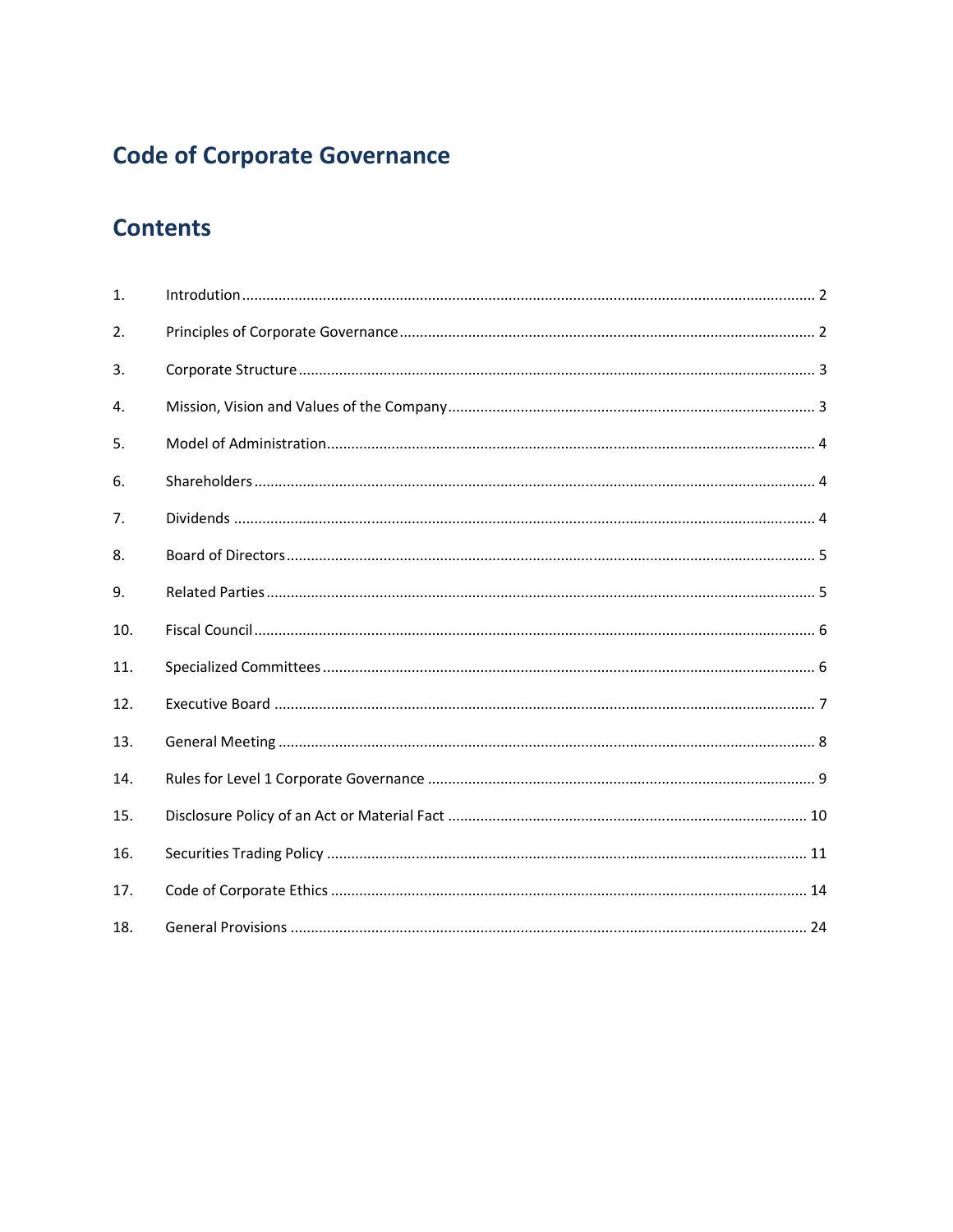# 1. Introduction

According to the Brazilian Corporate Governance Institute (IBGC), corporate governance is a system by which companies are managed and monitored, involving shareholders and quota holders, the Board of Directors, the Executive Board, the Independent Auditors and the Fiscal Council. Good corporate governance practices are designed to increase corporate value, facilitate access to capital and contribute to the company's longevity.

The objective of this Code of Corporate Governance is to translate the ethical principles of CTEEP – Company de Transmissão de Energia Elétrica Paulista into objective recommendations, seeking to guide the relations between Shareholders, the Board of Directors, the Fiscal Council and the Executive Board of the Company.

The Code of Corporate Governance presents a panoramic view and a source of simplified reference with respect to CTEEP's principles and practices, contributing to the strengthening of the transparency of the Company's management, increasing institutional value and facilitating access to capital on the part of investors as well as contributing to the Company's longevity.

Consequently in approving its Code of Corporate Governance, CTEEP demonstrates management commitment to transparency, accountability, equitability and socio-environmental responsibility, supported by the use of monitoring tools designed to align the posture of the executives with the interests of shareholders and Company.

This Code of Corporate Governance is being updated as a result of legal or statutory changes, any provision herein that becomes incompatible as a result of future changes in the Company's Bylaws or in its legal norms, to be deemed as nullified.

# 2. Principles of Corporate Governance

Management posture rests on four basic principles of Corporate Governance:

# Transparency (Disclosure)

More than the obligation of informing, the Company must maintain open, clear and comprehensive communication with in-house and external stakeholders, ensuring the accuracy, consistency and timeliness in disclosing financial and non-financial information which guides managerial actions and fosters the creation of value.

#### Equitability

Characterized by the fair treatment of all shareholders and other stakeholders. Discriminatory attitudes or policies under whatever pretext are totally unacceptable.

#### Accountability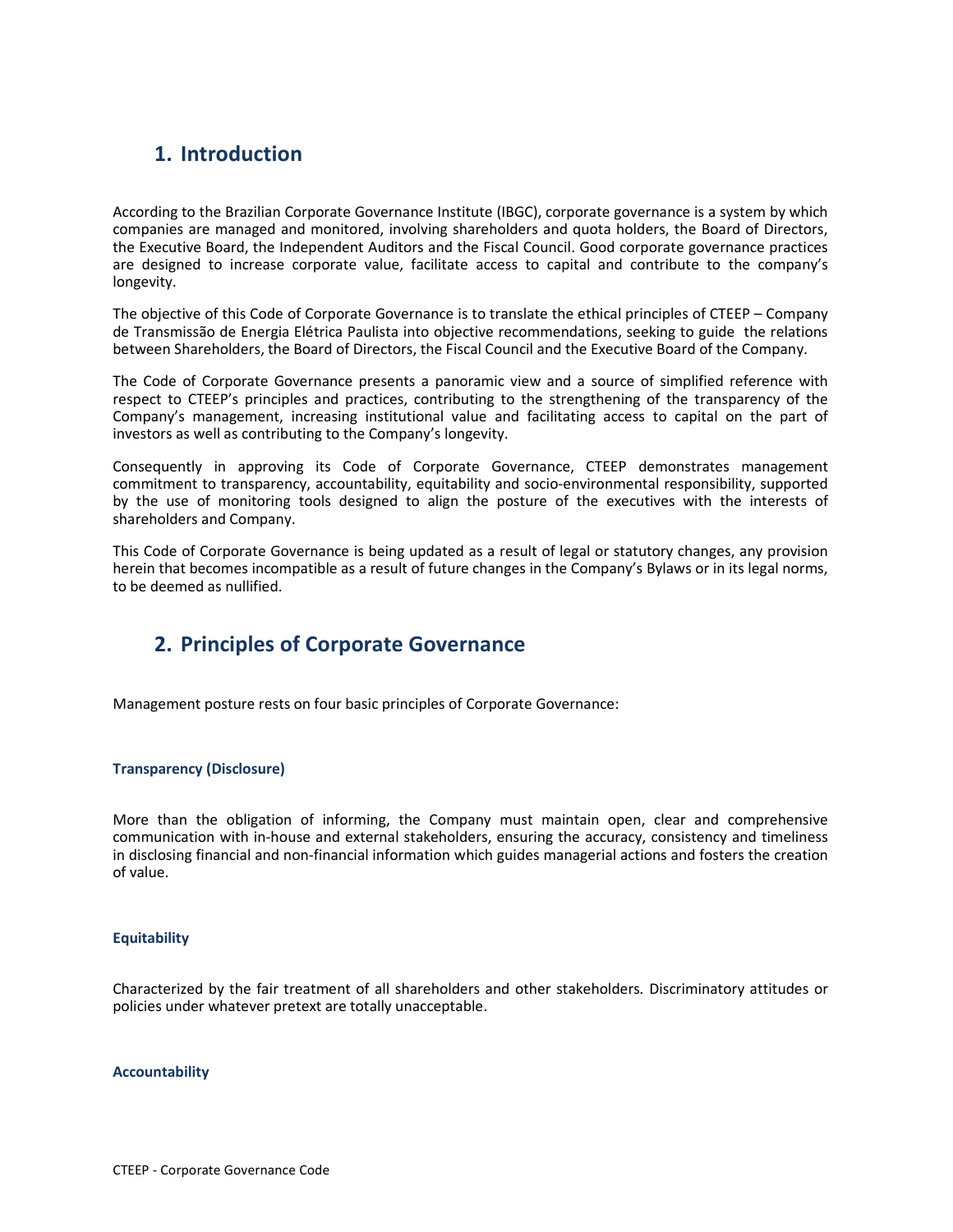The Company's management must be accountable for their actions to all shareholders, taking responsibility in full for the consequences of their acts and omissions.

#### Corporate Responsibility

Is to exert due care for ensuring the sustainability and longevity of the businesses (long-term view), incorporating considerations of a social and environmental nature in the management of the businesses with adherence to the prevailing legislation.

CTEEP's Code of Corporate Governance is approved by the Board of Directors and, together with the Bylaws, the Fiscal Council's Internal Charter and the Code of Ethics, delineates the compendium of corporate governance practices adopted by the Company.

# 3. Corporate Structure

CTEEP is a public utility electric energy concessionaire which operates by means of making available installations which integrate the Basic Network and Other Transmission Installations in the Brazilian electricity system.

In addition, the Company participates in enterprises in the electric energy transmission segment through stakes in the capital stock of companies that have a public service concession for energy transmission, exercising activities relative to the installation and exploration of transmission projects, providing technical, operational, administrative and financial support to its Subsidiaries.

CTEEP's shares trade on the São Paulo Stock Exchange ("BM&FBOVESPA") and the Company was the first in the electricity sector in the state of São Paulo to formally sign up to the Corporate Governance differentiated practices, signing BM&FBovespa's Adherence Agreement to Level 1 Differentiated Practices of Corporate Governance on September 18 2002.

CTEEP also participates in the sponsored American Depositary Receipts (ADR) Level 1 program backed by underlying common and preferred shares issued by the Company at a ratio of one 1 Depositary Receipt for each share.

# 4. Mission, Vision and Company Values

#### Mission

To expand, operate and maintain electric energy transmission systems with excellence in the services provided, customer satisfaction, environmental sustainability, adequate shareholder returns and by contributing to the community's economic and social development.

# Vision

In 2016, CTEEP will be the principal non-state owned company in the energy transmission sector in Brazil with revenues of R\$ 3.5 billion, of which 25% originating from operations outside the state of São Paulo.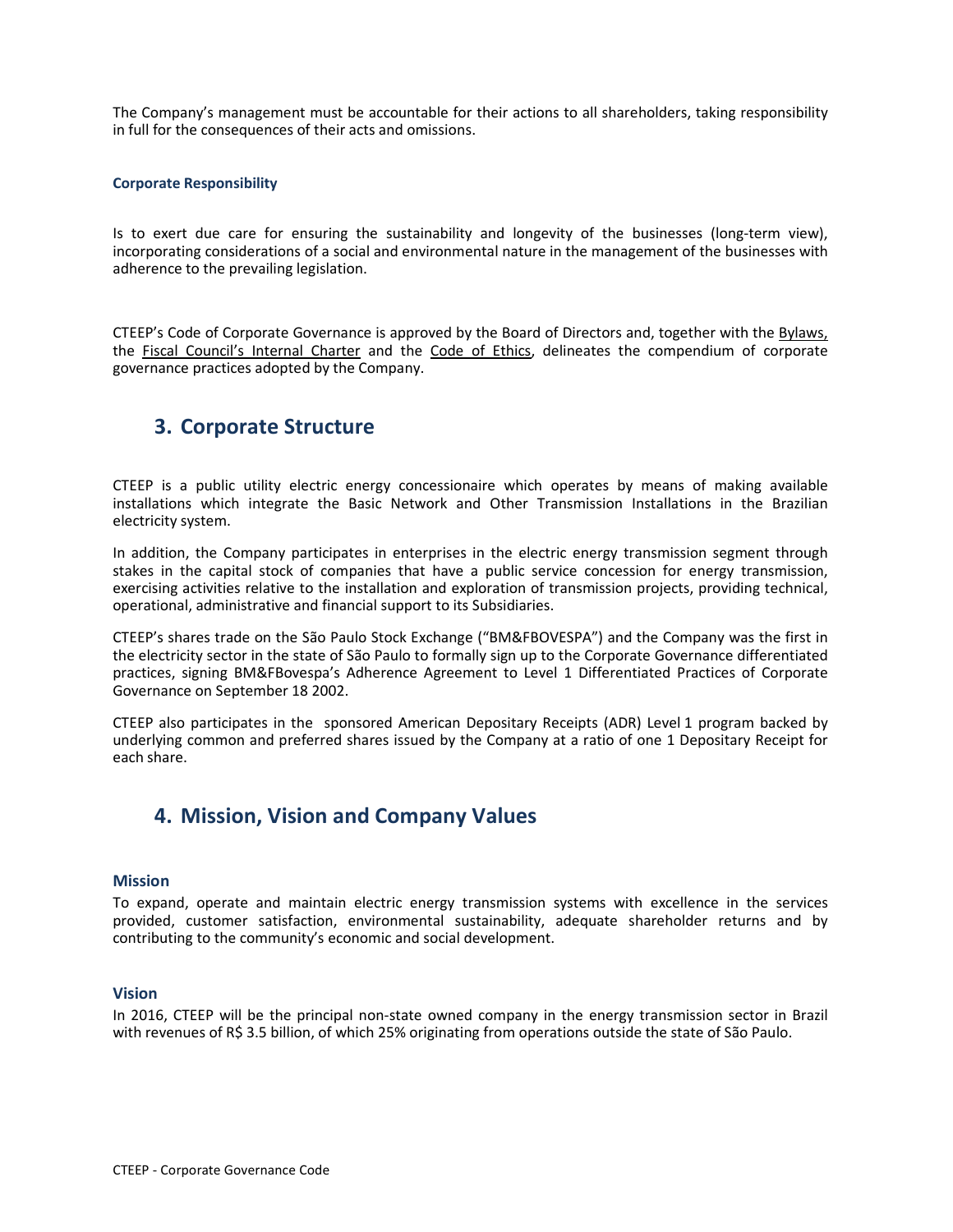### Values

# $\checkmark$  Ethics

To maintain coherence between public discourse and practice, fostering transparent attitudes and actions fundamental to the construction of lasting relations with all stakeholders.

### $\checkmark$  Social Responsibility

To continuously seek sustainable development through compliance with commitments undertaken with our stakeholders.

#### $\checkmark$  Innovation

To create and incorporate new practices or improvements that contribute to achieving the organization's goals.

#### $\checkmark$  Excellence

To assure the standards of quality throughout the organization with the objective of being recognized by the market and adding value to the business.

# 5. Model of Administration

The CTEEP's Members of Management (the Board of Directors and the Executive Board) represent the interests of the Shareholders and other agents with which the Company relates with a view to perpetuating the businesses.

The Members of Management have as their mission to protect and give due importance to the Company as well as to optimize its return on the investments of its Shareholders over the long term aligned with the interests of the other agents with which the Company relates.

# 6. Shareholders

Part of the positioning adopted by CTEEP is to consolidate a permanent line of communication with the shareholders and the market. For this purpose, the Company invests in the promotion of initiatives such as the consolidation of corporate governance practices, the application of performance indicators of Bovespa's Corporate Sustainability Stock Index (ISE) and the holding of periodic meetings and conference calls with analysts and investors.

The Company has Policies for Disclosure of an Act or Material Fact and for Securities Trading which determine the disclosure of important information and restrict the use of insider information among the Controlling Shareholders, Members of the Board of Directors and Fiscal Council, Members of Committees, Statutory Officers and other Executives, and any persons who due to the positions they occupy, have access to confidential information.

# 7. Dividends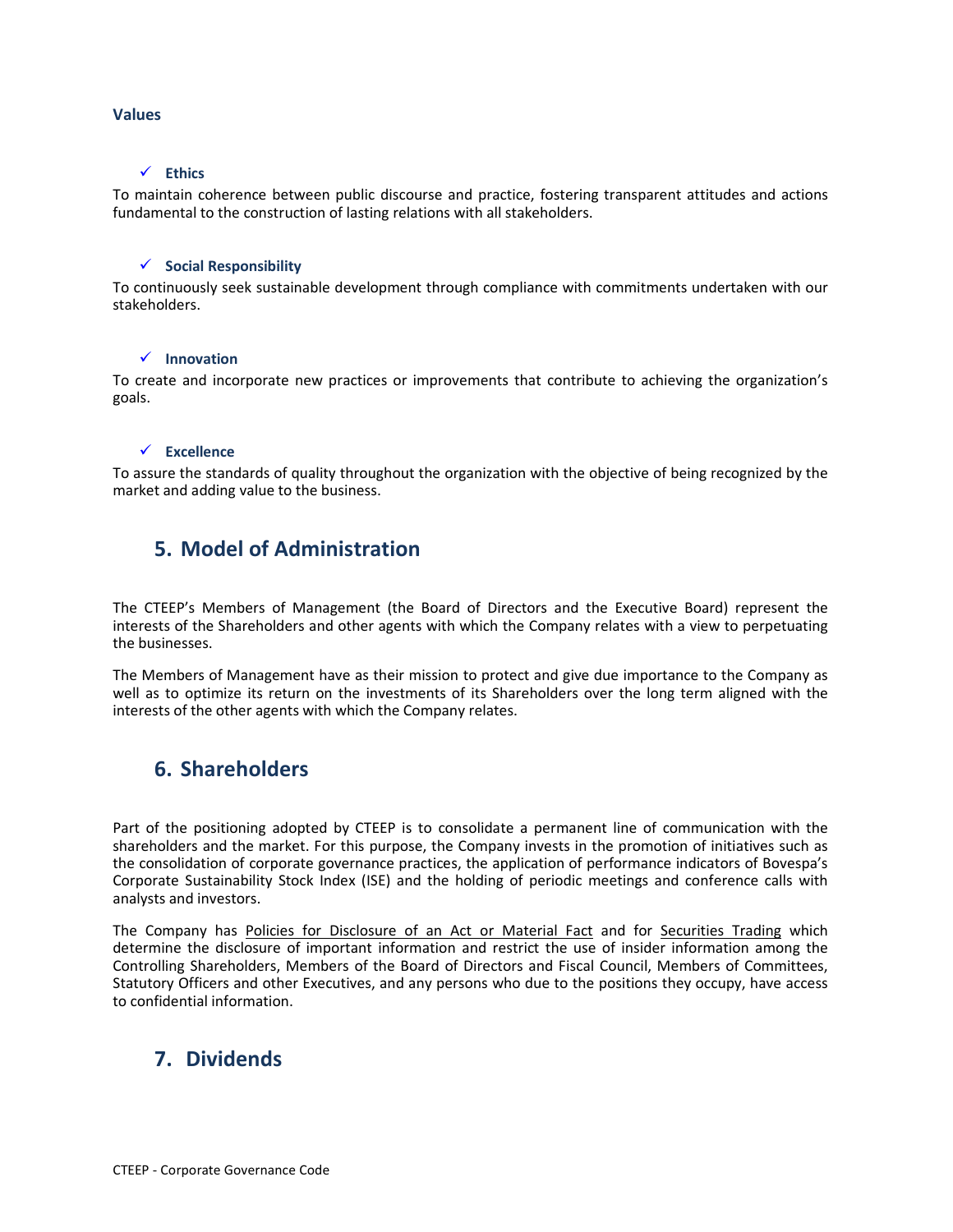In each fiscal year, the shareholders of publicly held companies have the right to receive an amount corresponding to a portion of company earnings for that period in the form of a mandatory dividend. The Company's Bylaws provide for minimum mandatory dividends corresponding to 10% of the paid in capital stock (for each class of shares), based on the income statements for the end of each fiscal year. Holders of preferred shares have priority in receiving dividends, albeit without the right to any premium. It is incumbent on the Annual General Meeting of the Company to decide on the allocation of net income for the fiscal year and the distribution of dividends.

The Company's Bylaws allow the distribution of interim dividends at the proposal of the Executive Board and the approval of the Board of Directors, ad referendum of the General Meeting. In addition, Company's Board of Directors may also declare a payout of interest on equity capital pursuant to Paragraph 7 of Article 9 of Law 9,249 of December 26 1995, and including such payouts of interest on equity capital as part of the minimum mandatory dividend.

# 8. Board of Directors

The Board of Directors is the central forum for decision making and general business guidance on CTEEP's businesses, its focus being on creating shareholder value.

The Board is made up of 10 members, one being a chairman, one a vice chairman and eight directors, among which one an independent, one a representative of the minority shareholders and one representing the employees.

The principal duties of the Members of the Board are: to elect the members of the Executive Board; supervise the management of the business; examine the Management Discussion and Analysis, the Financial Statements and Management accounts; approve the economic-financial plans and budgets and execution of work prepared by the Executive Board and to select and dismiss the Independent Auditors.

In line with best Corporate Governance practice, the chairman of the Board of Directors does not sit on the Executive Board. Meetings are held ordinarily on dates scheduled in the annual calendar of events approved by the Board of Directors at the first meeting for each fiscal year, and extraordinarily whenever convened by its chairman, or at the request of the majority of the Board's members.

According to the Company's Bylaws, the Board of Directors may comprise up to 10 (ten) members, with a term of office of 1 (one) year, reelection being permitted.

The Board of Directors compensation is set annually by the Annual General Meeting. The Directors receive no additional compensation for sitting on Board Advisory Committees and Commissions and the Alternate Directors are only entitled to receive fees when exercising their duties, substituting the Directors for whom they are deputies.

# 9. Related parties

CTEEP adopts rules, policies and practices with respect to transactions with related parties.

Related parties are deemed as controlling shareholders, controlled companies, key members of management, and entities with joint control, entities under common control and in which in some way exercise significant influence over the Company. Entities in which the controlling shareholders have participation in the respective management bodies, even when not exercising control have been deemed as having significant influence.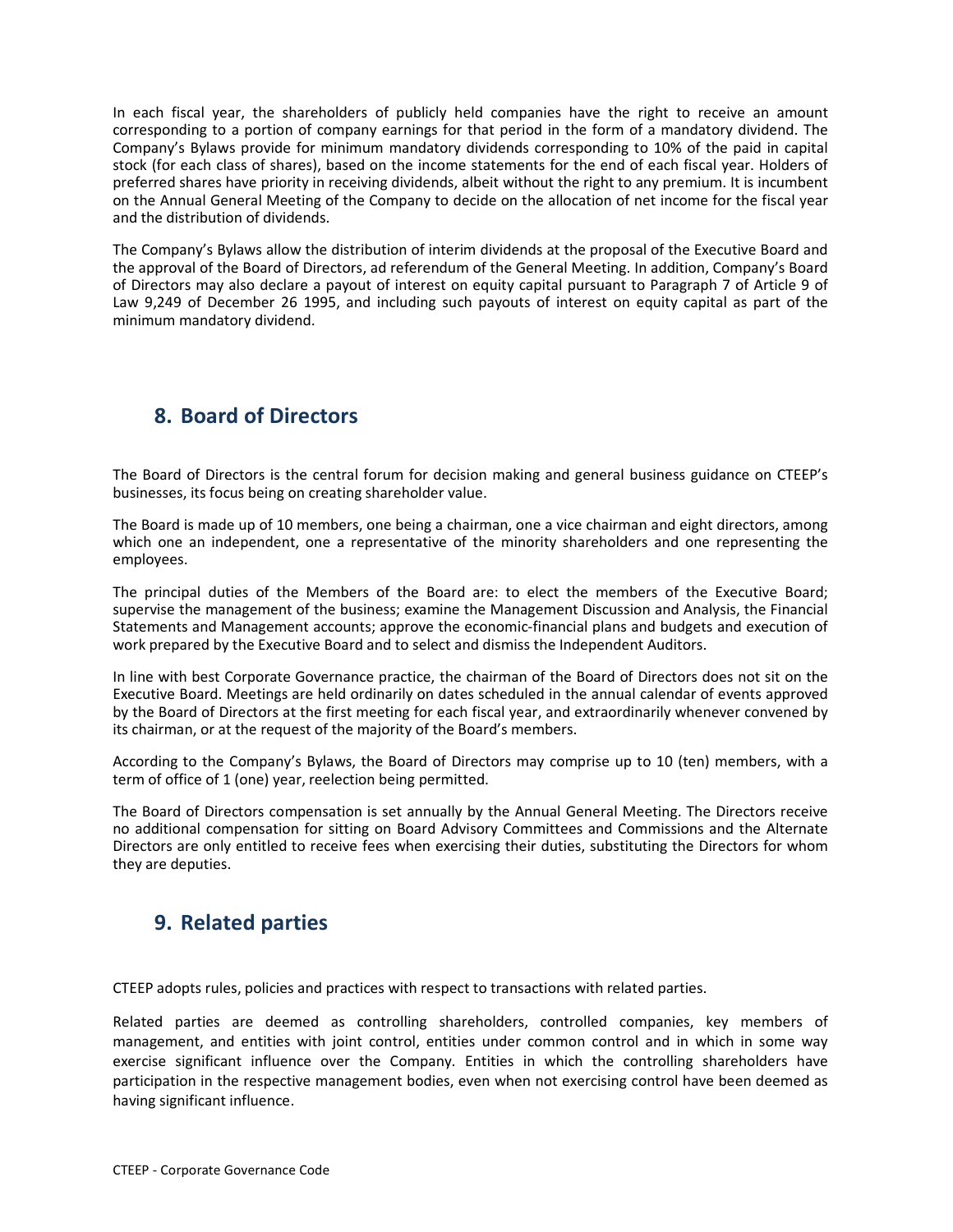The process of decision making for executing transactions with related parties is made primarily with the Company's senior management and ratified by the Board of Directors in addition to being notified to and submitted for the prior agreement of ANEEL. Pursuant to the Company's Bylaws, it is incumbent on the Executive Board at a meeting and upon the decision of the majority of its members, to recommend to the Board of Directors the granting of loans to third parties, including controlled companies and companies affiliated to the Company when the operation surpasses 2% (two per cent) of the paid-in capital stock. This in turn shall be subject to the respective approval of the Board of Directors.

In addition, operations and business with parties related to the Company are always executed observing usual market prices and conditions and therefore not generating any benefit or loss to the Company or any other parties.

# 10. Fiscal Council

The Company's Fiscal Council operates on a permanent basis. The Fiscal Council is a body which operates independently of the Company's management and the outside auditors. Its principal functions are to oversee the acts of the members of management, examine and opine on the financial statements for the fiscal year and report on its conclusions to the Company's shareholders.

Pursuant to the legal provisions, the Fiscal Council shall comprise from 3 (three) to 5 (five) effective members and an equal number of alternates with a term of office of 1 (one) year, elected by the Annual General Meeting, with reelection permitted. In accordance with the Brazilian Corporate Law, members of the Company's management and employee bodies or members of a controlled company or of the same group and the spouse or family relation of the members of management may not be elected to the Fiscal Council.

The compensation of the effective Councilors is established annually by the Annual General Meeting of Shareholders. The compensation of each Member exercising his mandate on the Fiscal Council may not be less than 10% of the average compensation received by each Executive Officer, excluding from this calculation benefits, representational fees and participation in profits. The same applies to preferred shareholders with voting rights or with restricted voting rights to elect, in a separate vote, one councilor and his alternate.

Currently, the Fiscal Council is made up of 5 members, 2 of these being proposed by the minority shareholders.

# 11. Specialized Committees

In the governance model adopted by CTEEP prioritizing management efficiency and the professionalization of managers, The Company's committees play a fundamental role in interacting with the Executive Board through the preliminary preparation of themes to be debated and approved by the Board of Directors.

# Internal Audit Committee

The purpose of the Internal Audit Committee is to strengthen the Internal Control System, Risk Management and the Company's Corporate Governance practices and is made up of five members, four of whom are members of the Board of Directors and the corporate auditor of the ISA Group. CTEEP's auditor and CEO participate in the meetings as technical secretary permanent invitee, respectively. The meetings are held at least three times annually.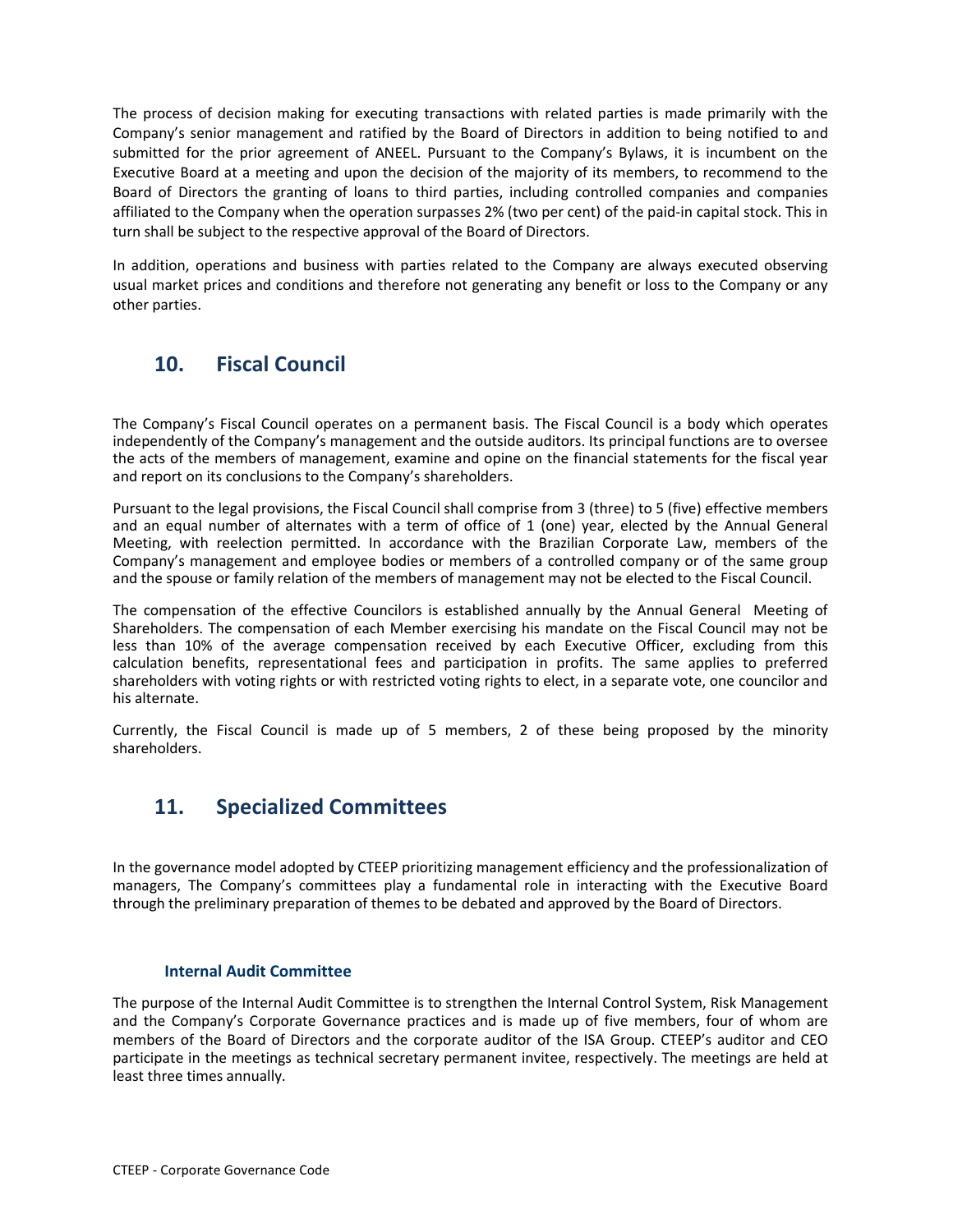The committee's principal functions are: (i) to strengthen the internal control and risk management systems and the Company's Corporate Governance practices; (ii) to increase the effectiveness of the internal audit function and to evaluate its performance; (iii) to monitor the work of the independent auditors and evaluate their performance; (iv) to approve the Annual Internal Audit Plan and to monitor its compliance; and (v) to ensure the implementation of the plans for improvements which result in recommendations issued in the internal and external audit reports.

### Compensation Committee

The Company has a Compensation Committee currently made up of 3 (three) members of the Board of Directors and responsible for monitoring, analyzing and proposing to the Board of Directors matters relating to the compensation of the executive officers and councilors, nomination of members to the Executive Board, positions and salaries, salary policy, variable compensation, profits and results sharing (PLR) and collective wage bargaining agreements.

# 12. Executive Board

.

The Company's Executive Board is made up of up to 5 (five) members, Brazilian or foreign-born, resident in Brazil, being one Chief Executive Officer, one Chief Financial and Investor Relations Officer, one Chief Administration Officer, one Chief Operating Officer and one Chief Enterprises Officer.

The Executive Board meets at the convening of the Chief Executive Officer. Among other functions, the Executive Officers are responsible for practicing acts necessary for the regular functioning of the Company.

Pursuant to the Company's Bylaws, it is incumbent on the meeting of the Executive Board and on a majority decision to:

- practice all acts necessary for the regular functioning of the corporation;
- approve the Company's internal charter and regulations and levels of authorization of managers and employees for approving matters and documents;
- propose the Management's fundamental guidelines to the Board of Directors for the latter's examination;
- submit a proposal to the Board of Directors for increasing the capital and modifying the Bylaws;
- recommend to the Board of Directors the acquisition, sale or encumbrance of goods or fixed assets pertaining to the Company, the raising of funds through the issue of Promissory Notes, the obtaining of loans or financing, the constitution of encumbrance and the granting of secured or unsecured guarantees in guarantee of the Company's own liabilities or those of controlled companies or companies affiliated to the Company, when the operation surpasses 2% (two percent) of the paid in capital stock;
- recommend to the Board of Directors the granting of loans to third parties - including companies controlled or affiliated to the Company, when the operation surpasses 2% (two percent) of the paid-in capital stock;
- make the Board of Directors cognizant of the fiscal year's financial statements, the annual and multiannual economic-financial plans and budgets and the execution of works; and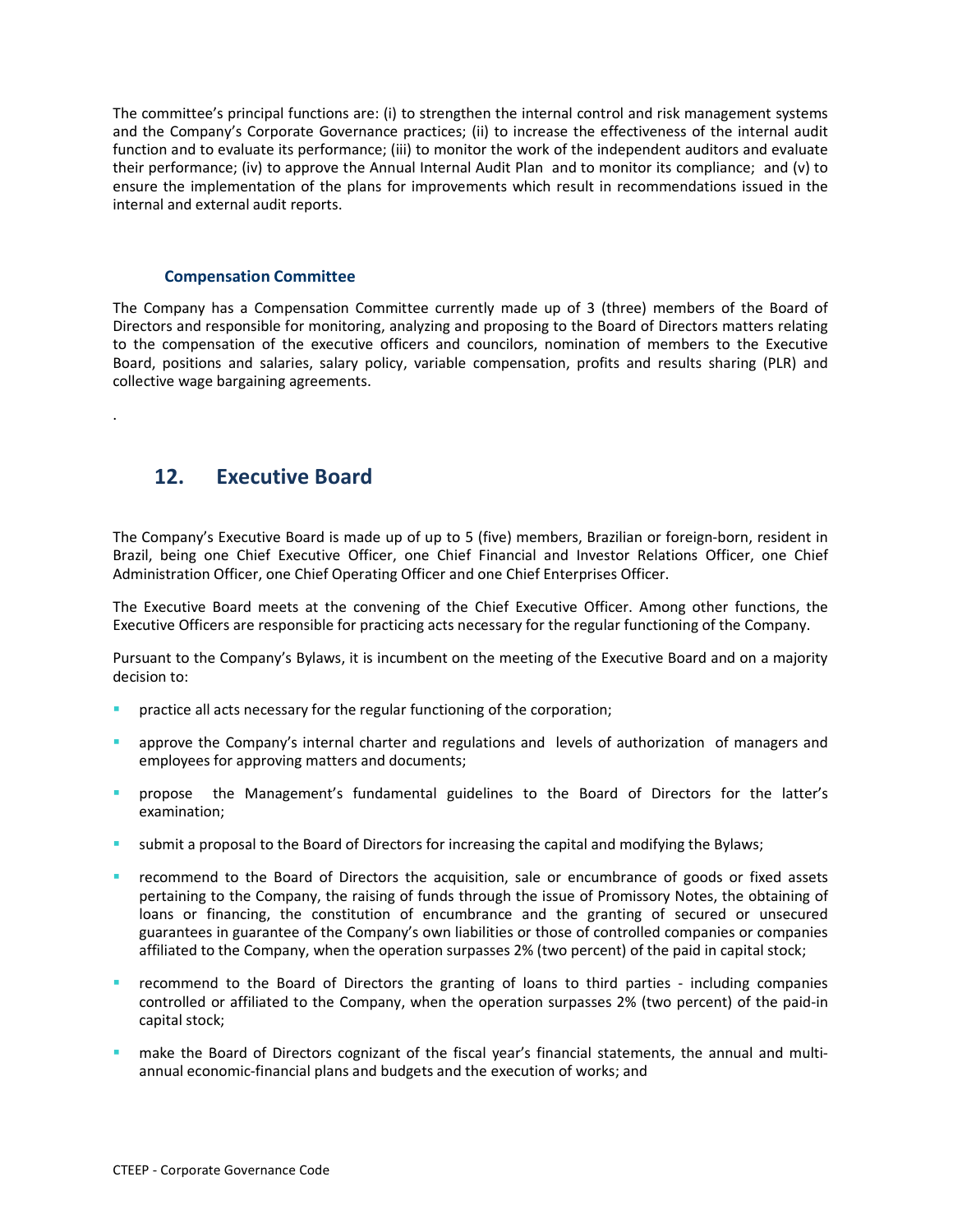exercise the other functions which shall be attributed to it by the Board of Directors, in accordance with the applicable norms.

# 13. General Meeting

The General Meeting shall be convened ordinarily by April 30 of each year, as legally required, in order to:

- a. take cognizance of the management accounts for the last fiscal year;
- b. examine, discuss and vote the financial statements in conjunction with the opinion of the Fiscal Council;
- c. rule on the allocation of net income for the fiscal year and the distribution of dividends;
- d. elect the effective members and alternates to the Fiscal Council;
- e. elect, as the case may be, the members of the Board of Directors; and
- f. establish the compensation of the members of the Fiscal Council and the aggregate annual compensation and other management benefits.

Article 13 - The General Meeting shall be convened by the Board of Directors or, in cases pursuant to the law, by shareholders or by the Fiscal Council.

Article 14 - The shareholders shall present an identity document and/or corporate acts proving their status as legal representative at the General Meetings.

First Paragraph - The corporation shall waive the submission of proof of share ownership by the titleholder of book entry shares included in the list of shareholders supplied by the financial depositary institution.

Second Paragraph - In addition to other documents required under this Article, those shareholders that are participants of the fungible depositary service, shall deposit at the corporation's registered offices at least 2 (two) business days before the date of the General Meeting a statement issued at least 5 (five) days prior to the date of the General Meeting by the Brazilian Clearing and Custody Chamber or other authorized body, containing the respective shareholding participation.

Third Paragraph - The shareholders may be represented at the General Meeting by an attorney-in-fact appointed pursuant to Paragraph 1 of Article 126 of Law 6.404/76 through a public or private instrument with certified signature, conditional on the respective mandate having been delivered to the corporation's registered offices, together with the other documents required under this Article, at least 2 (two) business days prior to the date that the General Meeting is to be held.

Article 15 - The General Meetings shall be presided by the Chairman of the Board of Directors or by his substitute, who shall appoint the Secretary.

Article 16 - The resolutions of the General Meeting shall be adopted by a majority of votes of those present, except where otherwise stated pursuant to Law 6.404/76 or these Bylaws, blank votes or abstentions not being counted.

First Paragraph - The General Meeting may only deliberate on matters included in the day's agenda, contained in the respective convening notice, except where otherwise stated pursuant to Law 6.404/76.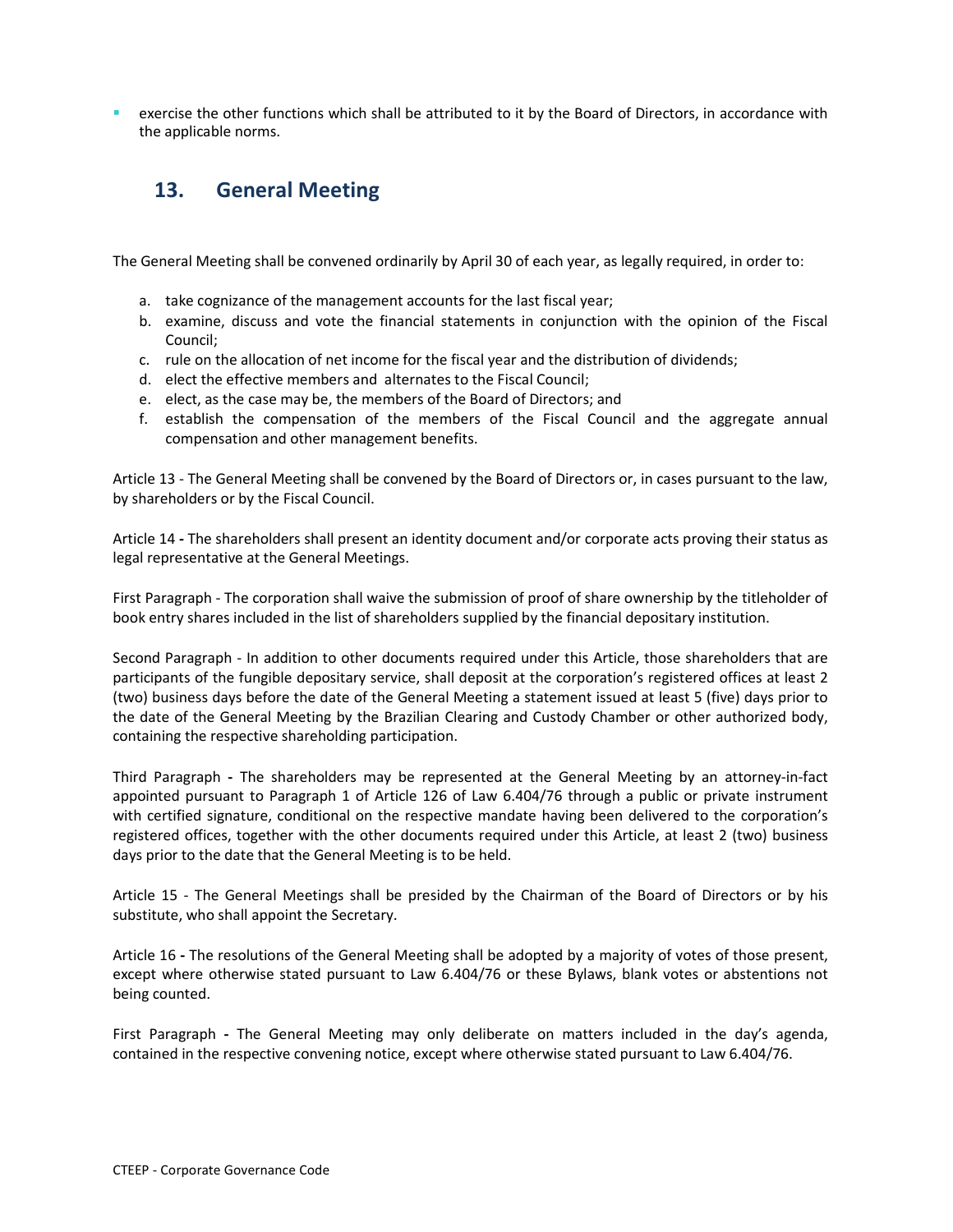Second Paragraph - The minutes of the Meetings shall be drafted to the minutes register for General Meetings in summarized format of the facts discussed and published omitting the signatures.

# 14. Rules for Level 1 Corporate Governance

The São Paulo Stock Exchange – BM&FBOVESPA implemented Differentiated Corporate Governance Levels in December 2000. These levels are special listing segments that have been established for providing a business environment for stimulating investor interest and at the same time, capitalization of companies.

Companies listed in these segments offer their shareholders improvements in corporate governance practices which enlarge minority shareholder rights and increase the transparency of the companies through the disclosure of a larger volume of information of a better quality, facilitating the monitoring of their performance.

The basic assumption is that the adoption of good corporate governance practices by the companies gives greater credibility to the equities market and consequently increases investor trust and willingness to acquire company shares, pay a higher price for them, reducing funding costs.

CTEEP was the first electric energy company in the state of São Paulo to adhere formally to corporate governance practices, on September 18 2002, signing the Level 1 Corporate Governance Differentiated Practices Adherence Agreement with BM&F Bovespa.

Level 1 companies undertake principally to improve the disclosure of information to the market and to shareholding diffusion. For example a publicly held company with a Level 1 listing has the additional obligations over and above the legislation to:

- - Improvement in disclosed information through, in addition to the Quarterly Financial Statements (ITRs) – a document which is filed by listed companies with the Brazilian Securities and Exchange Commission - CVM and BM&FBOVESPA, made available to the public at large and containing quarterly financial statements – among others: consolidated financial and cash flow statements.
- - Improvement in the information relative to each fiscal year, in addition to the Standard Financial Statements (DFPs) – a document which is sent by listed companies to the CVM and BM&FBOVESPA, made available to the public at large and containing the annual financial statements – among others, the cash flow statements.
- - Improvement in disclosed information through, in addition to the Annual Information Statements (IANs) – a document which is filed by listed companies with the CVM and BM&FBOVESPA, made available to the public at large and containing corporate information – among others, the quantity and characteristics of securities issued by the Company held by shareholder groups represented on the Fiscal Council as well as the evolution of these positions.
- -Holding of public meetings with analysts and investors at least once a year.
- - Disclosure of an annual calendar containing a program of corporate events such as meetings, disclosure of results etc.
- -Disclosure of the terms of the contracts signed between the Company and related parties.
- - On a monthly basis, disclosure of the controlling shareholders' negotiations involving the Company's securities and derivatives.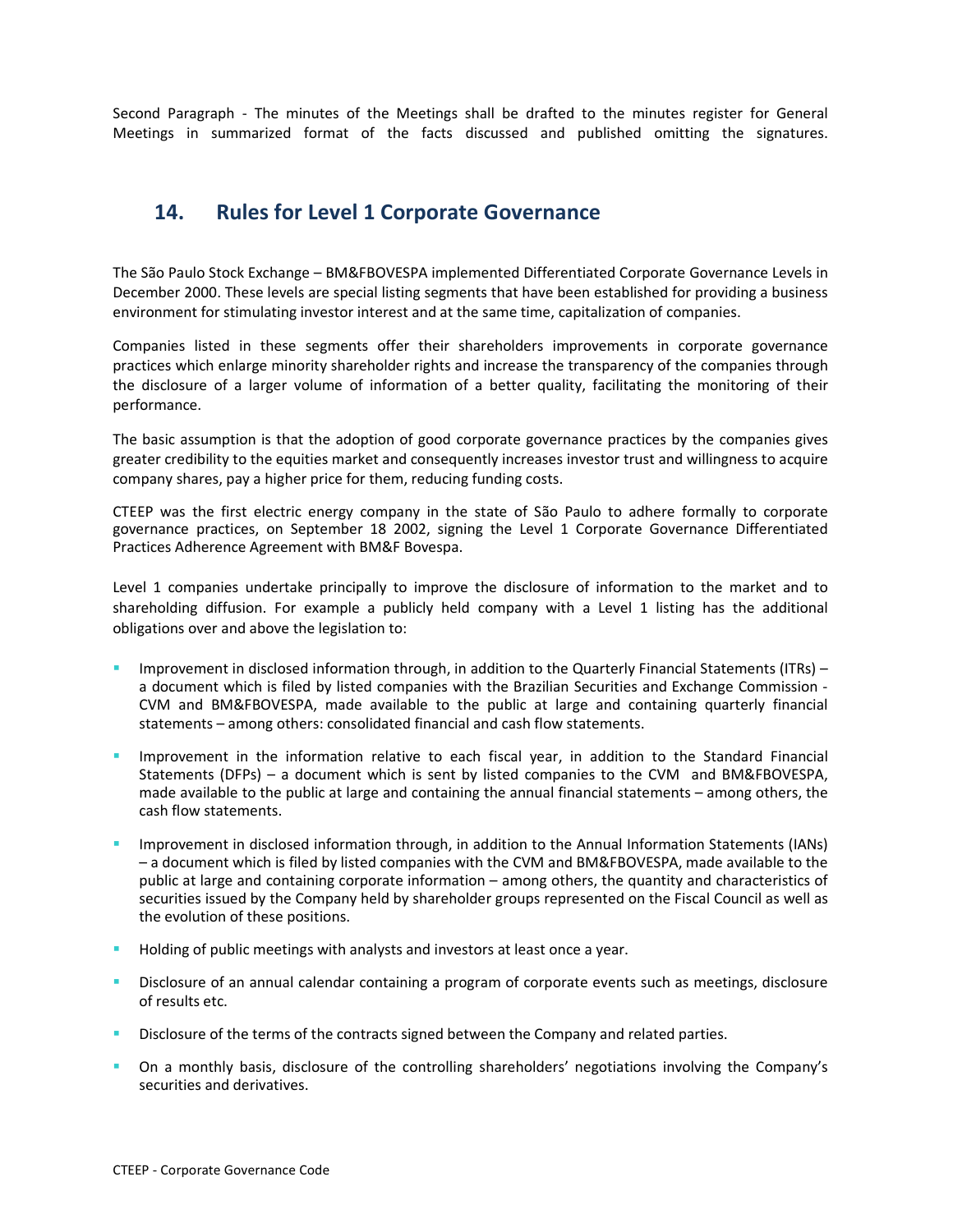- - Maintenance of a minimum free float representing 25% (twenty-five percent) of the Company's capital stock.
- - In the event of a public offering of shares, the adoption of mechanisms which favor the diffusion of capital

# 15. Disclosure Policy of an Act or Material Fact

Pursuant to CVM Instruction 358, the Company has an internal policy for disclosing an act or material fact or the procedures with respect to maintaining the confidentiality of an act or material fact as yet not in the public domain.

Pursuant to its internal policy, any decision on the part of a controlling shareholder, decision of the General Meeting or of the Company's management organs or any other act or fact of a political-administrative, technical, commercial or economic-financial nature which has occurred or is related to the Company's business, is deemed material when it may significantly influence:

- (i) the price of the Company's securities;
- (ii) the decision of investors to buy, sell or hold the Company's securities; or
- (iii) in the determination of the investors to exercise any rights inherent to the condition as holders of the Company's securities.

It is incumbent on the Investor Relations Officer to formally disclose an act or material fact and to divulge the content of the respective communication to the CVM and, if the case, the BM&F Bovespa and any other stock exchanges or organized markets in which the Company's securities are listed for trading, always complying with the terms contained in the Company's policy.

The announcements to be made by the Investor Relations Officer shall be effected before the opening or after the close of business on the stock exchanges and organized over-the-counter markets in which the Company's securities are eligible for trading, the trading hours of the Brazilian market taking precedence over all others.

Pursuant to the Company's policy, should disclosure of the act or material fact put the Company's legitimate interests at risk, exceptionally the Investor Relations Officer's duty to make an announcement is waived contingent on the submission of a solicitation to the President of the CVM. However, disclosure of the act or material fact is mandatory where the respective information is no longer in the Company's control, or there is an atypical oscillation in the quotation, price or quantity of the securities as a result of the aforementioned information.

In line with the Company's policy, the disclosure of any act or material fact to the market at large shall be effected through publication in the newspapers through which the Company habitually channels its communications to the market, it being optional for the said act or material fact to be published in abbreviated form with the full text of the announcement posted to the Company's website.

The controlling shareholders, officers, members of the Board of Directors, Fiscal Council and of any other organs with technical or advisory functions created by statutory provision, or who by virtue of their post, function or position in the Company, its controlling company, its controlled companies or affiliates, being cognizant of an act or material fact ("Related Persons"), have the duty in line with the Company's internal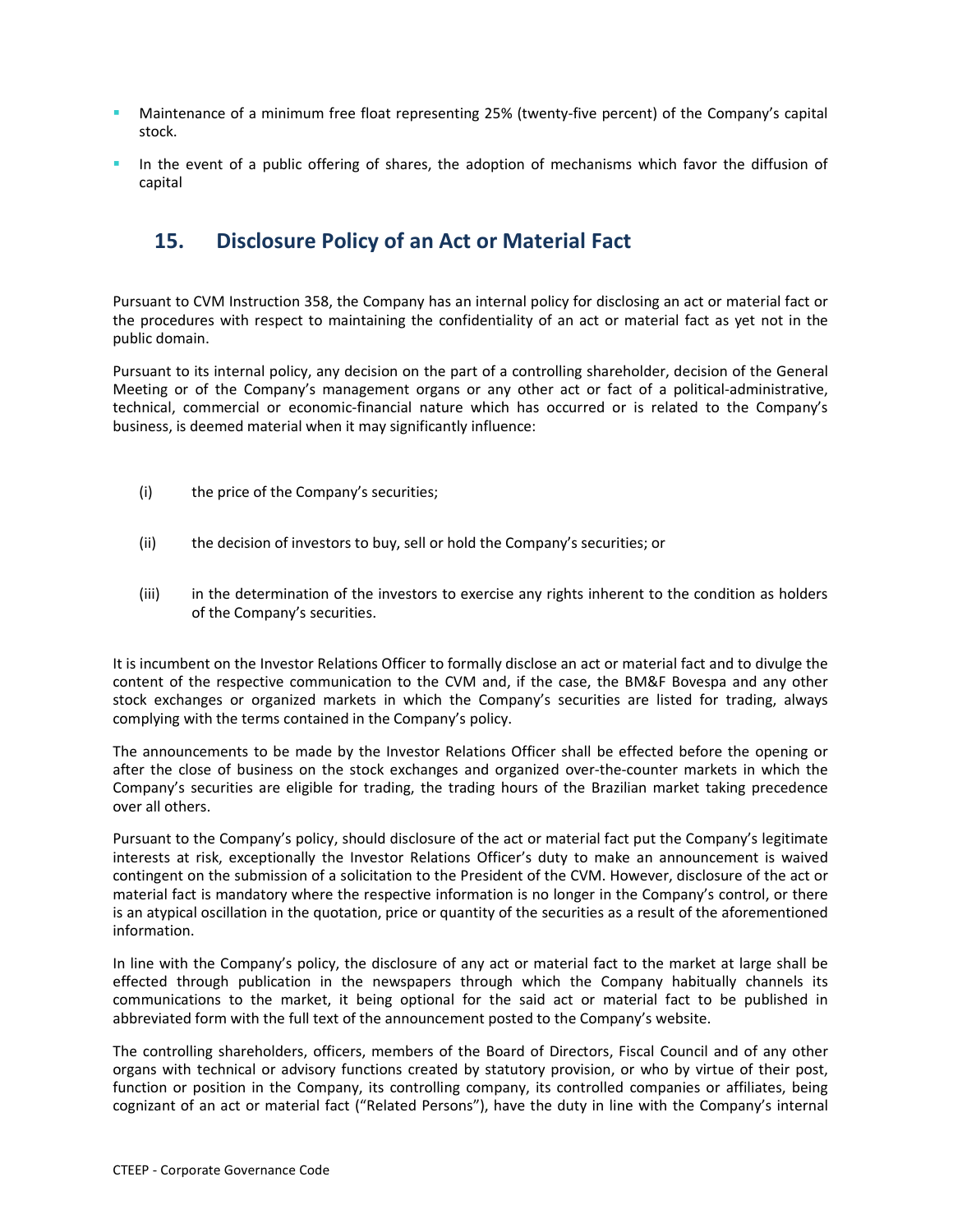policy to expressly communicate in writing such an act or material fact to the Investor Relations Officer who, as the case may be, shall promote its disclosure.

It is the duty of Related Persons to safeguard confidentiality and not make use of the information deemed as an act or material fact to which they have privileged access in the light of the post or position they occupy until the disclosure of the same act or material fact to the market in accordance with the terms of the Company's policy. The Related Persons shall inform their subordinates and third parties in their trust, who have access to information understood as an act or material fact, on the need to maintain secrecy until the act or material fact has been disclosed to the market as well as taking every precaution that that this duty is respected in such a way as to avoid any type of personal responsibility.

# **Duration**

Approved at the meeting of the Board of Directors, this Disclosure Policy became effective on July 15 2002 and shall remain for an indeterminate period until a resolution to the contrary by the Board of Directors.

# 16. Securities Trading Policy

# 1. PURPOSE

The purpose of the Policy for Trading Securities Issued by CTEEP – Companhia de Transmissão de Energia Elétrica Paulista is to establish the criteria and procedures to be followed by the Company and for all persons connected thereto for the orderly and transparent trading of the issued securities, or instrument indexed to them, assuring privileged information is not used in such a way as to impact the Company's market price pursuant to CVM Instruction 358 of January 3 2002, as amended by CVM instructions 369/02 and 449/07, thereby complying with the Policy for Disclosure of an Act or Material Fact of CTEEP, approved by the Board of Directors on June 24 2002.

# 2. PERSONS SUBJECT TO THE SECURITIES TRADING POLICY

2.1. The following are subject to this Policy:

- a. CTEEP Companhia de Transmissão de Energia Elétrica Paulista;
- b. the controlling shareholders, direct or indirect, officers, and members of the Board of Directors, Fiscal Council, Internal Audit Committee, Compensation Committee and any other entities with technical or advisory functions, whether installed or otherwise by statutory provision;
- c. other employees who in the light of their post, function or position in the Company are privy to material information not in the public domain;
- d. natural and/or corporate persons that enjoy a relationship of trust, whether professional or commercial, with the Company, such as consultants, independent auditors, institutions which are members of the distribution system and any others that may have access to the act or material fact prior to its publication;
- e. the spouse, partner and family members up to twice removed, either of lineal or collateral descent, having a blood relationship or one of affinity, of the persons acceding to this Policy, as well as companies controlled directly or indirectly by them.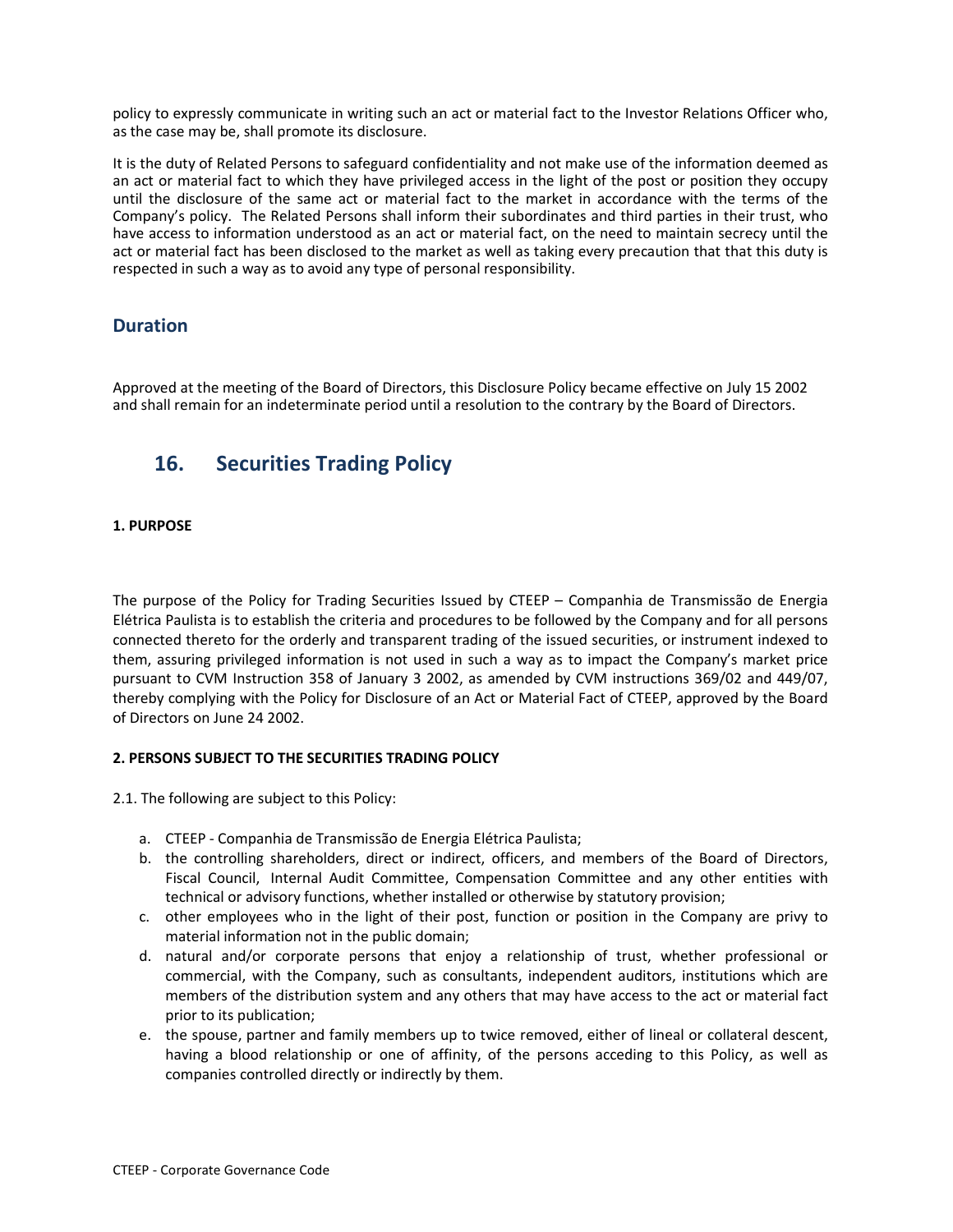2.2. All persons listed under items "b", "c" and "d" of item 2.1 must adhere to this Policy through signature to the Adhesion Agreement, with the exception of those mentioned in sub-item 2.2.1, as well as others that Company management deems to be necessary or convenient. The persons that adhere to this Policy shall act in a diligent manner. 2.2.1. The institutions which are members of the distribution system are not required to sign this

Adhesion Agreement, a clause of confidentiality and adherence to this Policy to be expressly included in the respective contractual services agreements.

2.3. The members of management whose termination of employment with the Company has been formalized prior to the public disclosure of an act or material fact, which has originated in their period of management, remain subject to this Policy during a period of six months as from date of termination of the labor contract or until the date of disclosure of the act or material fact, whichever occurs first.

2.4. The persons adhering to this Policy are responsible for any negotiation contrary to the rules herein established undertaken by a family member or company as listed under item "e".

# 3. INFORMATION ON TRADING ACTIVITIES OF MEMBERS OF MANAGEMENT AND CONNECTED PERSONS

3.1. The officers, and members of the Board of Directors, the Fiscal Council, the internal audit committee, the compensation committee and any bodies with technical or consultancy functions, created or otherwise by statutory provision, are mandatorily required to notify the Company through its Investor Relations Department as to the ownership and the trading undertaken involving securities issued by the Company itself, and by its controlling companies or controlled companies (if listed companies).

3.2. This notification shall cover trading with derivatives or any other securities indexed to securities issued by the Company or by its controlling companies or controlled companies and shall include:

- a. name and qualification of the natural or corporate person responsible for the notification as well as tax register (CPF/CNPJ) number;
- b. quantity, by type and class, in the case of shares, and other characteristics in the case of other securities as well as the identification of the issuing company and the outstanding balance held before and after the conclusion of the transaction;
- c. form of acquisition or sale, price and date of the transactions.

3.3. The persons indicated in item 3.1 shall also notify the securities issued by the Company which are held by the spouse from whom they are not legally separated, partner, any dependent included in their annual tax return and the companies directly or indirectly controlled by them, as well as any trading with these securities.

3.4. Notification must be made:

- a. within in 5 (five) days following the execution of each transaction;
- b. the first working day following investiture in the post.

# 4. RESTRICTIONS

4.1. The following practices are not permitted: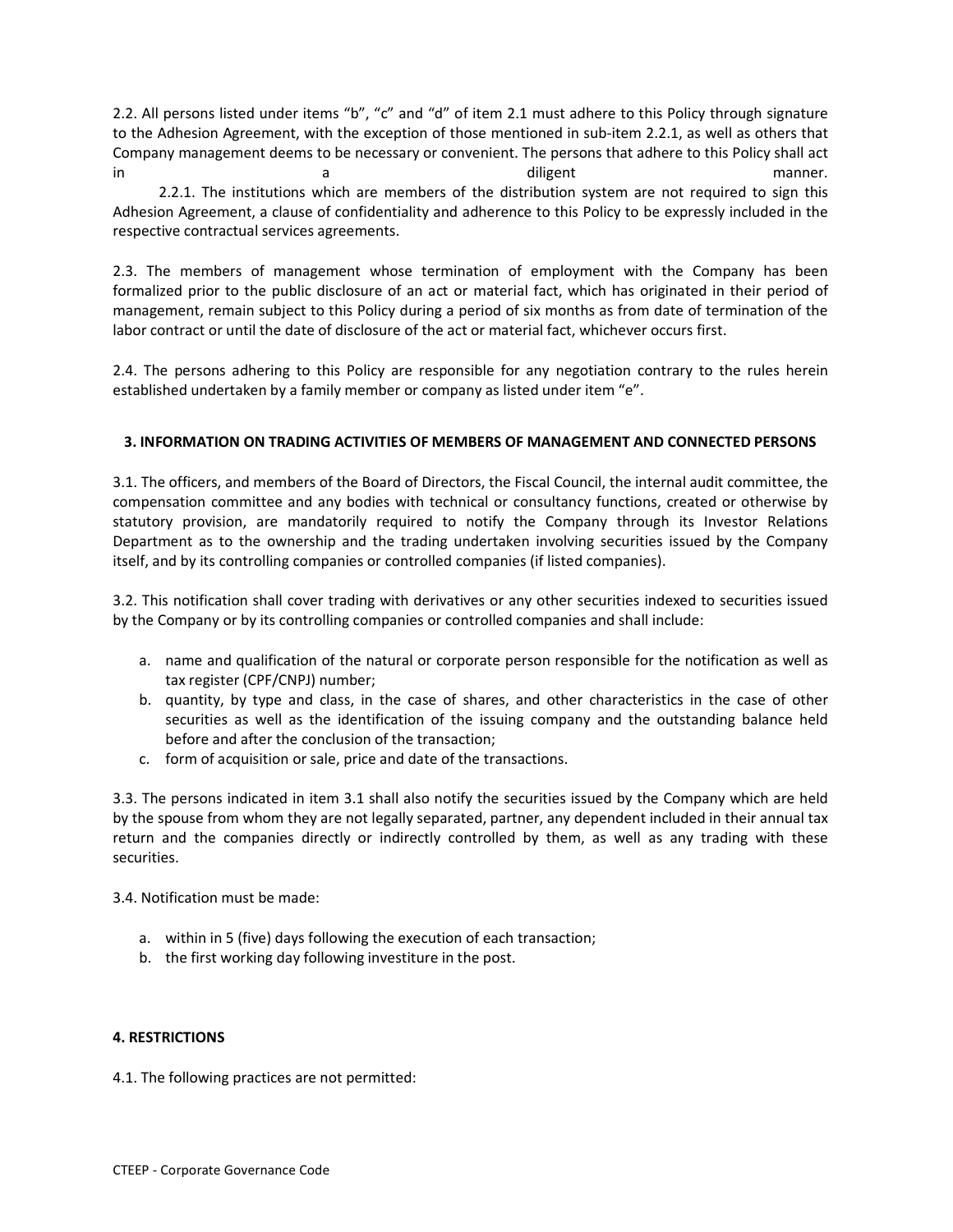- a. the release of privileged information for the use and benefit of third parties (tipping);
- b. the use of confidential information for personal gain (insider trading) in purchasing and selling securities, having possession of material information which is still not in the public domain.

4.2. The Company and the persons listed in item 2 shall not trade securities issued by the Company, or securities indexed to them under the following circumstances:

- a. as from the date of becoming aware of any act or material fact until the date of their disclosure to the market;
- b. during a period of 15 (fifteen) days prior to the disclosure of the Company's quarterly (ITR) and annual information (DFP and Reference Form).

4.3. The Investor Relations Officer may at his discretion maintain the restriction pursuant to item 4.2 after the disclosure date of the act or material fact whenever a situation is verified that the transaction would cause damage to the shareholders or the Company itself.

4.4. The restrictions in this Policy apply not only to transactions executed on the stock exchange and on the over-the-counter market, organized or not, but also those executed without the intervention of an institution which is a member of the distribution system.

# 5. EXCEPTIONS

The restrictions pursuant to item 4.2 do not apply to transactions executed through investment funds of which the persons cited in item 2 are unit holders as long as the investment funds are non-exclusive and the trading decisions of the portfolio manager cannot be influenced by the unit holders.

# 6. INFRINGEMENT OF THE POLICY

6.1. The infringement of the regulations established in this Policy represents a grave violation and subjects the offender to the relevant administrative, civil and criminal sanctions and penalties pursuant to Article 11 of Law 6.385/76.

6.2. An event of infringement caused by a third party, such as consultants, independent auditors and risk appraisal company analysts that for any reason, may become aware of material information, shall be characterized as a contractual event of default, the Company, without the burden of proof, being able to rescind the respective contract and demand payment of the fine stipulated therein without limitation on claims for losses and damages.

# 7. FINAL PROVISIONS

7.1. The general management of this Policy is incumbent on the Investor Relations Officer.

7.2. Any amendment or revision in this Policy is subject to the approval of CTEEP's Board of Directors and shall be notified to the CVM together with the copy of the resolution and the full content of the documents comprising the said Policy.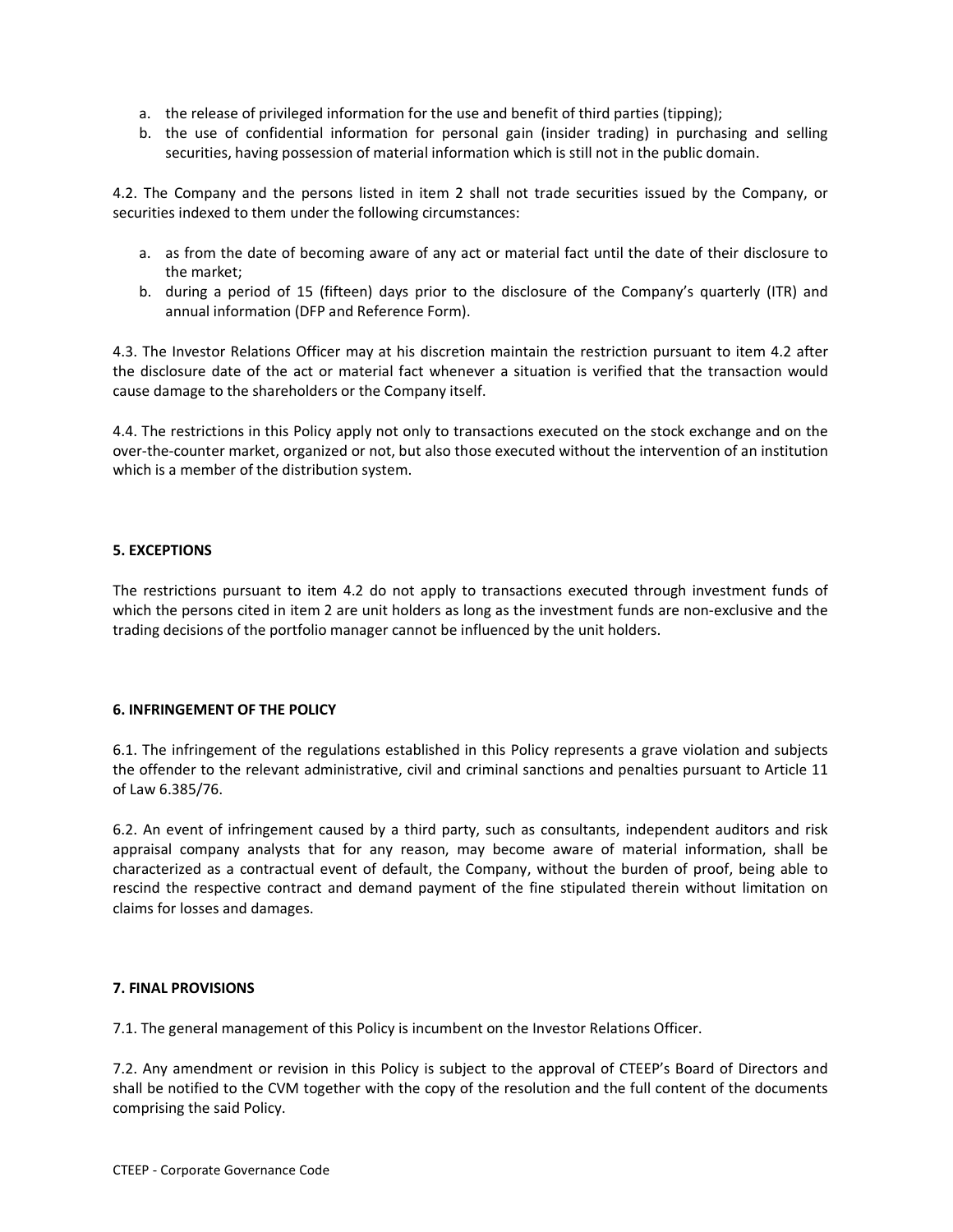7.3. This Policy may not be approved or amended pending an act or material fact as yet undisclosed.

7.4. The model of the "The Adhesion Agreement to the Policy for Trading Securities Issued by CTEEP" is an integral part of this instrument (Attachment I).

7.5. The Adhesion Agreement to this Policy shall be the responsibility of the Investor Relations Department and held at the disposal of the CVM, BM&FBovespa and the directors and officers of CTEEP.

7.6. The provisions of the Brazilian legislation currently in effect apply to this instrument where appropriate.

Approved at the meeting of the Board of Directors, this Disclosure Policy became effective on July 15 2002 and shall remain for an indeterminate period until a resolution to the contrary by the Board of Directors.

# 17. Code of Corporate Ethics

### Introduction

Since its incorporation, CTEEP has sustained its identity employing principles based on the adoption of honest, constructive, reputable and socially responsible principles which promote the continuity of the business and contribution to the sustainable development of the regions where it operates.

In order to comply with its mission, CTEEP maintains relationships with shareholders and investors, employees and suppliers, customers, society and the State based on its values, policies and commitments, thus strengthening its corporate identity and institutional coherence.

By seeking to improve the relationship with these stakeholders, in launching its Code of Ethics CTEEP advances in the direction of transparency and corporate governance.

The Code of Ethics is a document applicable throughout CTEEP and represents a benchmark which seeks to put the philosophy and corporate values of the organization into practice through the use of orientating criteria for the activities of all employees and members of the board.

This document has been constituted on the basis of the Brazilian Corporate Law, Law 6.404/76, its amendments, regulations issued by the CVM and the Stock Exchange – BM&FBOVESPA, in addition to being aligned with the ethical principles applicable to the ISA Group and its companies.

Values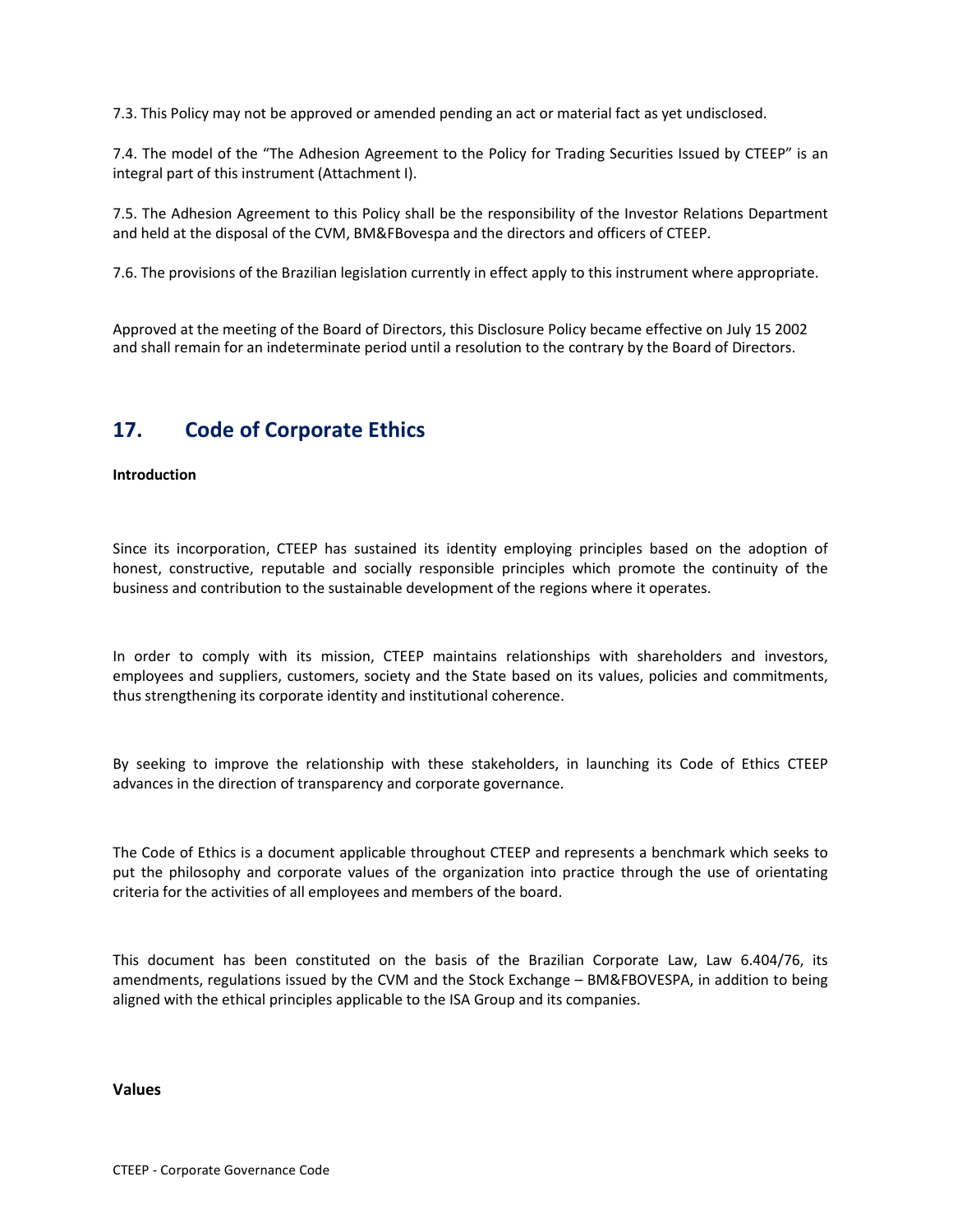CTEEP is working to build an organizational culture in which the values are the pillars that sustain the organization's results.

The defined corporate values promote confidence and credibility and guide the Company's conduct and the manner in which CTEEP wishes to be recognized. These values are:

### ETHICS, SOCIAL RESPONSIBILITY, EXCELLENCE, INNOVATION

The corporate values go hand in hand with attributes which support, strengthen and sustain activities related to ethics and facilitate their implementation and existence in the organization.

# Ethical Attributes

#### **TRANSPARENCY**

To act in a reliable, accessible, clear and honest manner.

#### **RECIPROCITY**

Respect the dignity of those with whom the company relates in an atmosphere of mutual recognition of the obligations and rights of the parties involved.

#### **RESPONSIBILITY**

Commitment for executing what has been promised and respecting the Organization's parameters, policies and standards.

#### **DIVERSITY**

Recognition that the difference between people contributes to an environment of respect and enriches the organization in the locations and cultures in which it operates.

#### COMMITMENT

It is the duty of the employees to fulfill their responsibilities for meeting the objectives contained in the organization's mission. This implies performing the work and duties proposed to them by the company with care and dedication.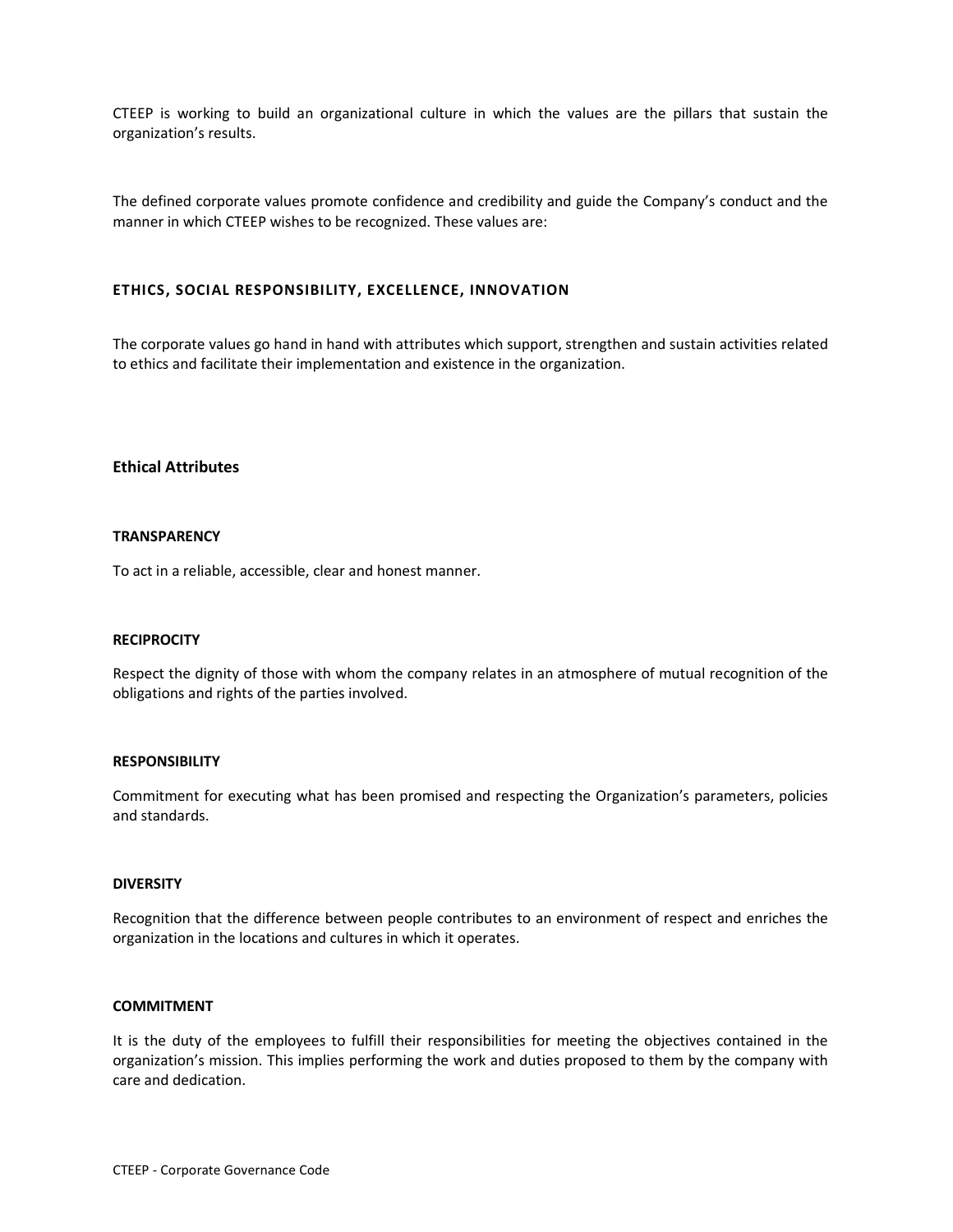# Ethics at CTEEP

CTEEP understands Ethics as a combination of principles which guide the actions of its employees, permitting the mutual coherence their declarations, the taking of decisions and the relationship with stakeholder groups, inspiring the fulfillment of the business objectives, transparency and common good.

### Ethical Guidance

The Code of Ethics is a reference document prepared with the purpose of showing how CTEEP's employees should act in their relationship with stakeholders, given that it guides general criteria for action and decision in accordance with corporate values. For this reason, it is essential that stakeholders are aware of the Code's guidelines for action given that these will impact on relations among the parties involved.

### Shareholders and Investors

Egalitarian treatment

Every shareholder and investor, irrespective of the value of their investment or number of shares held, shall receive the same treatment, guaranteeing the exercise of their rights to submit doubts, requests or a position on any given matter.

CTEEP relies on practices of good governance with a view to developing the best management processes, guided not only for creating value from the investments but also for ethical business integrity.

#### Disclosure of information

CTEEP is committed to practicing good governance and adding value to the business. For this reason it maintains the market informed on the performance of the companies and is duly accountable in an appropriate and transparent manner. The disclosed information should not affect the rights of third parties nor should represent risks for the investment or the continuity of the business.

#### Employees

Relations based on egalitarian treatment

CTEEP fosters in an egalitarian manner access to employment and to the appropriate conditions of work.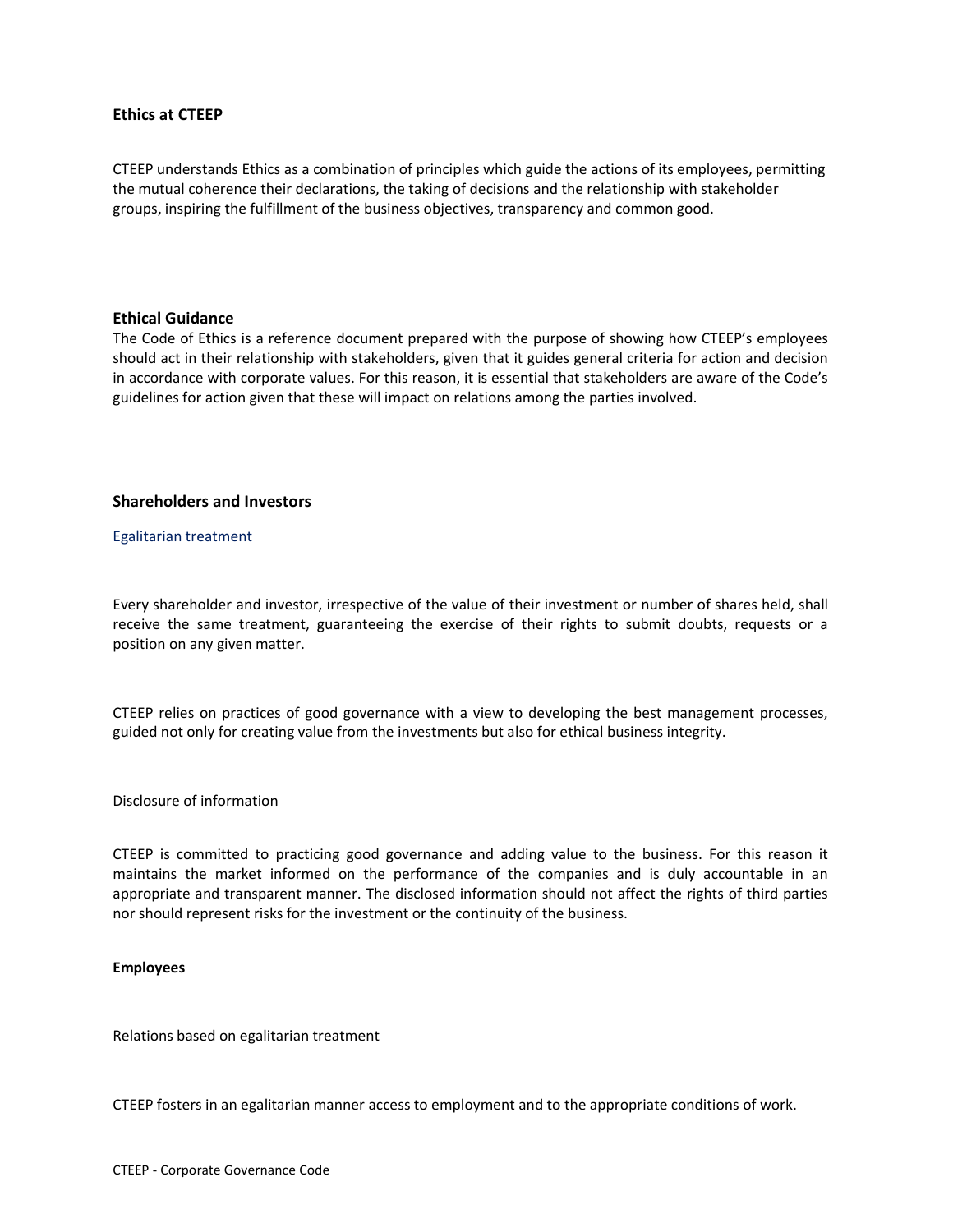Discriminatory treatment on the grounds of gender, race, color, nationality, social origin, age, civil status, sexual orientation, ideology, political opinions, religion or any other personal condition whether physical or social shall not be tolerated.

#### Working conditions

CTEEP fosters an organizational climate based on respect and offers its employees a secure environment in which the risks that threaten their safety and health are duly managed and are known to each one. This is illustrated by the Company's requirement from its suppliers for legal compliance with the working conditions.

In addition, the Company fosters equilibrium between professional responsibilities and the personal and family life of its employees.

#### Intolerance of harassment

 CTEEP fosters a working environment where manifestations of violence and physical, sexual, psychological, moral or any other type of harassment as well as abuse of authority at work or other conduct that creates a climate of intimidation or offence to the personal rights of its employees are not acceptable.

#### Protection of information

CTEEP respects, maintains and adequately protects the privacy of the employees as well as personal data required by law. In the same way, the employees hold themselves responsible for not disclosing strategic or confidential information to which they have access as a function of their positions in the Company.

#### Right to association

CTEEP recognizes the right of free association of its employees to labor unions or similar entities, respects their participation in any type of collective bargaining, not practicing any type of discrimination in relations with those of its employees pertaining to such entities.

### Intolerance of fraud

CTEEP does not accept any type of fraud committed by its employees.

#### Use of company property

CTEEP provides its employees with the resources and the means necessary to execute work activities in accordance with each function.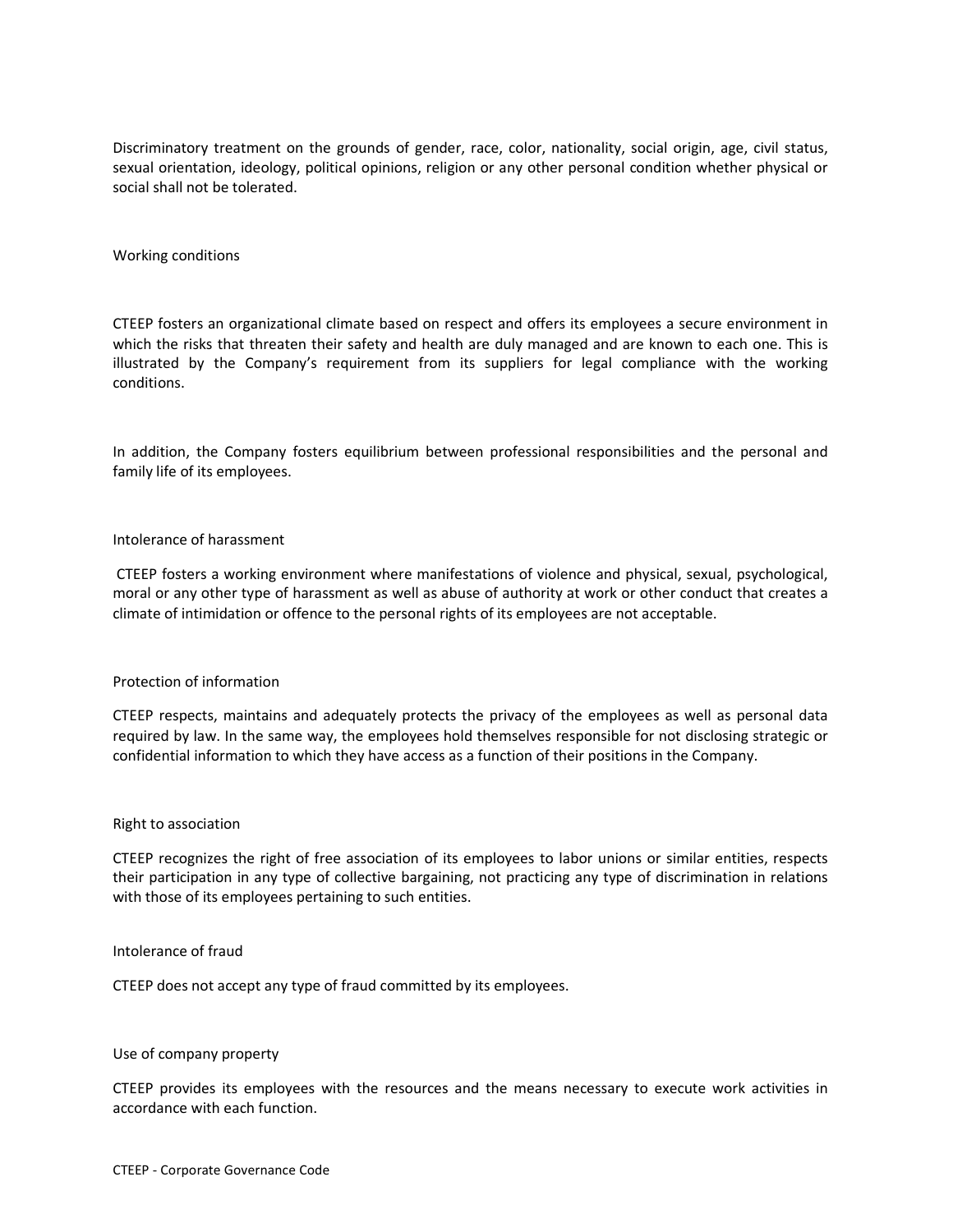The employees agree to use the goods, installations and resources of the companies to fulfill their professional objective, avoiding the direct or indirect use for their own benefit or of third parties, or that may favor actions which may cause the company damage.

These commitments also include:

- **•** Protection and care of the company's assets in their charge or to which they have access.
- **•** Protection of information systems, taking every security measure possible to this end.
- **Using natural resources rationally and protecting the environment.**

### Conflicts of interest

A situation of conflict of interest is deemed to exist when an action occurs which does not take into consideration the employee's legal, contractual, statutory or ethical duties and arises when personal interests conflict directly or indirectly with those of the company.

Conflicts of interest arise when due to their functions, the employee, on taking a decision or realizing or omitting an action, must choose between their personal interest and that of their company, client or supplier, thereby generating as a result of their decision, an act or omission, an improper benefit which they would not receive in otherwise.

It shall also be deemed as personal interest when the conflict shall benefit a person with whom the individual is bound; for this reason no employee shall take part in contracts or negotiations in which there exists some form of conflict of interest or when negotiations involve family relations up to four times removed in a collateral or transverse line, two times removed by affinity and once removed in the case of a civil relationship.

In the event of conflicts of interest, the posture of CTEEP's employees shall be based on the following:

- Loyalty: to act at all times with loyalty to CTEEP and its shareholders, irrespective of their own or other interests.
- Abstention: abstain from intervening or influencing decisions that may affect the company, the people or entities with which there is a conflict.
- Confidentiality: should not have access to or disclose information deemed as confidential which may affect the conflict of interests.
- Information: inform his immediate superior in writing as to the experiencing of a situation of conflict of interests.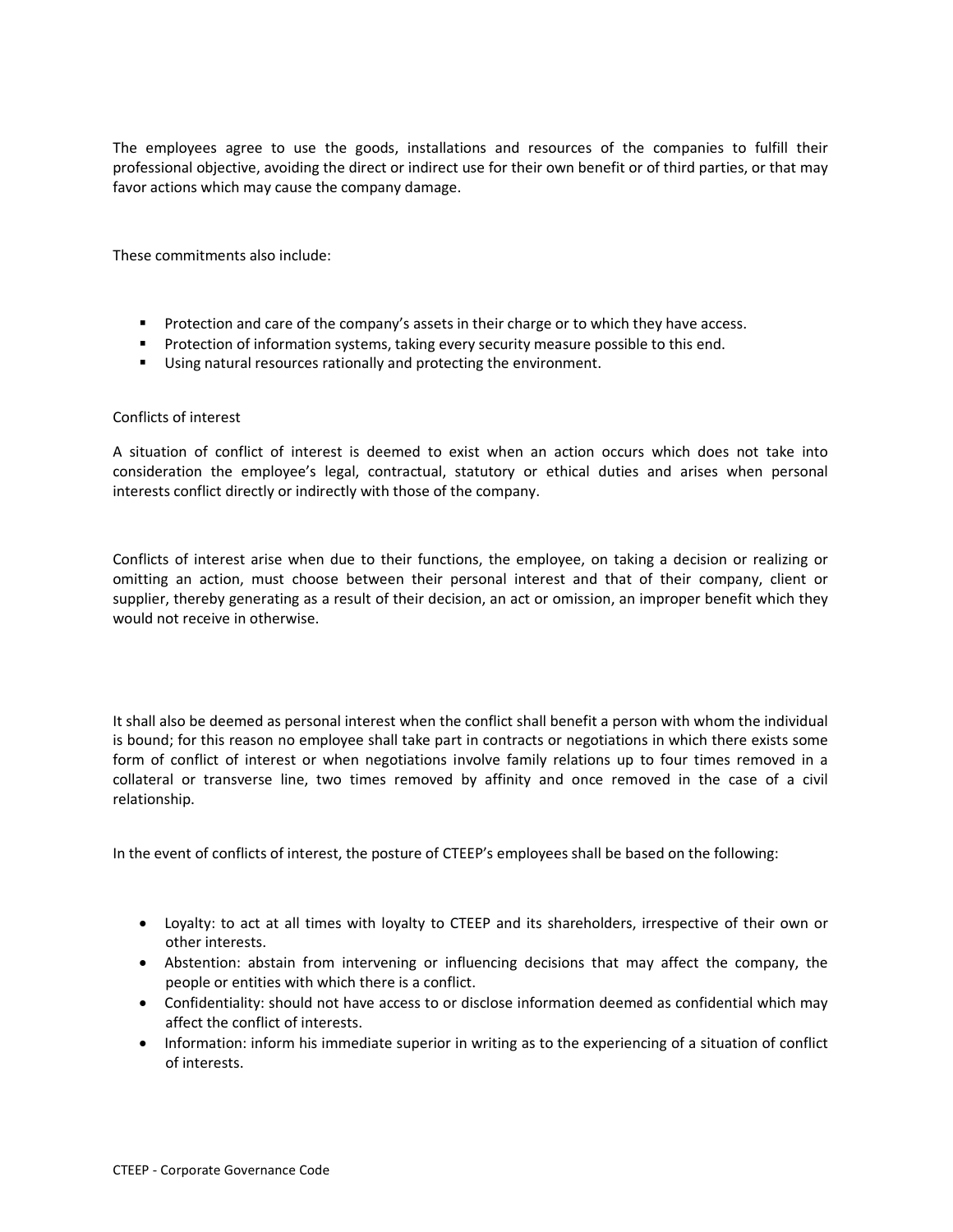### **Suppliers**

Integral and independent relations

CTEEP maintains relationships with suppliers based on respect, equality and mutual transparency, avoiding any kind of fraudulent treatment.

In this way, the Company stimulates suppliers to be cognizant of and share its ethical principles, requiring from the latter and its value chain performance based on the prevailing legislation and fostering compliance with the environmental rules, respect for human rights and socially responsible practices.

#### Gifts and Favors

As a general rule, CTEEP's employees may not accept gifts, favors, courses or invitations from clients, competitors or suppliers of goods and services, including financial services, of a personal nature resulting in a functional relationship which may affect decisions, facilitate business or benefit third parties.

Not covered under this restriction are:

Objects of small value, such as promotional gifts which have no commercial value or which relate to commercial events common at times such as Christmas and the Company's anniversary. Invitations for technical training programs, but with the proviso that CTEEP shall always cover costs of travel and/or necessary accommodation.

Call the Ethics Line in the event of doubts on exceptions to these situations.

Handling of information

CTEEP's employees make available to suppliers the information necessary for contractual relations on an egalitarian basis.

And commit to maintain the confidentiality of any information provided by the supplier, except in the event of a legal determination or court order, including information with respect to their businesses and operations, products and services, brand names, methods, systems, business plans or market methods and strategies, financial costs and information as well as any document, deemed of a confidential nature by the supplier.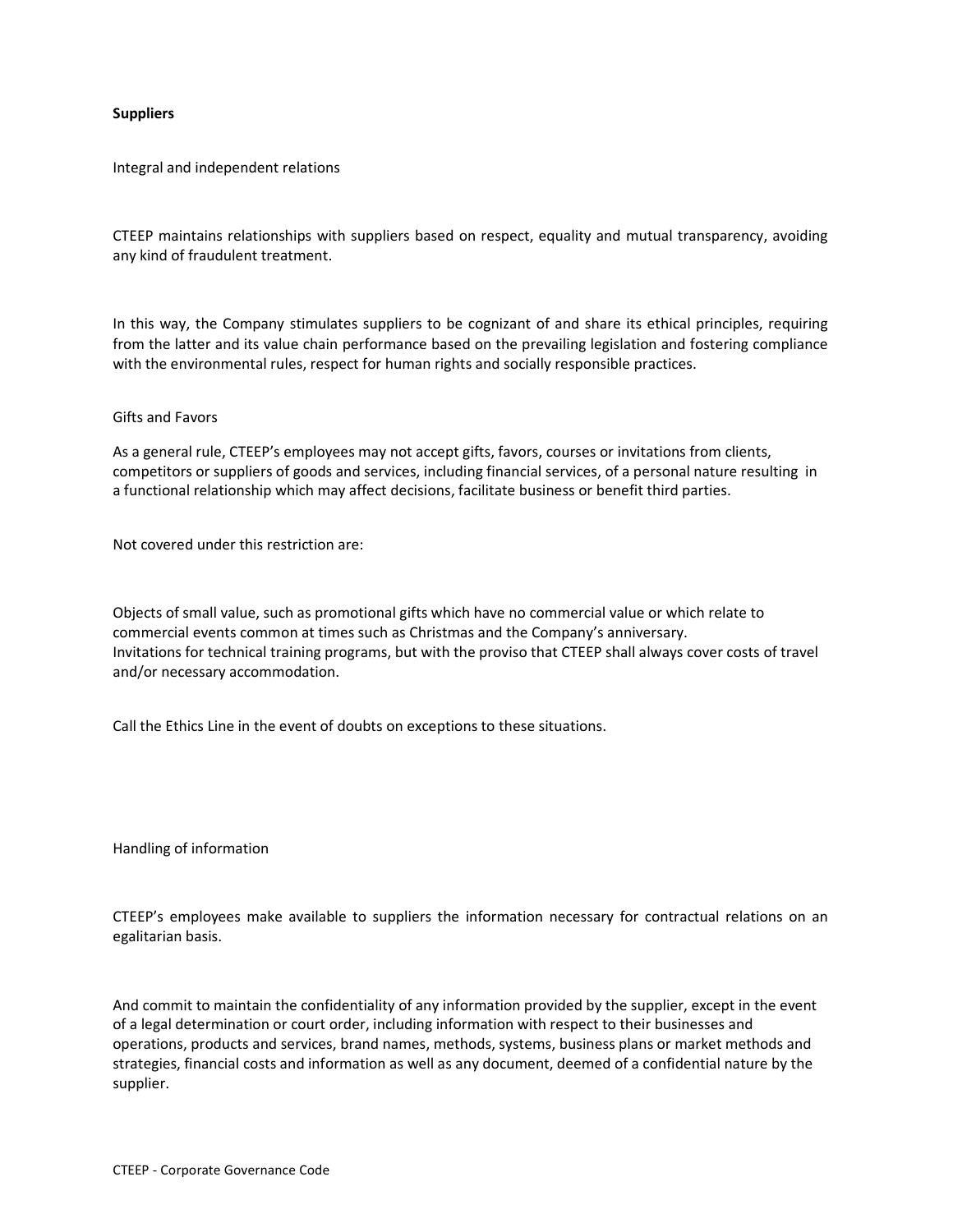Excluded from this condition is information in the public domain or contained in valuation reports on suppliers delivered as part of the company's selection process.

# **Clients**

Impartiality in Relations CTEEP fosters respectful and just relations with clients based on the recognition of their rights and needs.

Management of Information

The services rendered by CTEEP are conducted in an honest and transparent manner, so avoiding the transmission of deceitful information in contractual clauses and in corporate communications.

CTEEP is committed to maintaining clear, transparent and balanced communications with its clients.

#### Confidentiality

CTEEP seeks to maintain the confidentiality of client information, undertaking not to pass it on to third parties unless with the consent of the client or in the light of a court order.

#### Service provision

CTEEP is committed to guaranteeing and maintaining the standards of quality of its products and services. In addition, the Company undertakes to provide its clients with the channels and relationship mechanisms which enable them to communicate their needs and perceptions of services rendered.

### **State**

Compliance with the laws, norms and regulations CTEEP complies with all the laws, norms and regulations prevailing in the regions where it operates, respecting the instances of jurisdictional order.

Relations of cooperation and transparency

CTEEP maintains relations based on the principles of cooperation and transparency with the authorities, regulators and other governmental institutions.

#### Intolerance of corruption

CTEEP does not accept that its employees execute practices which can be construed as corruption. In this context, under no circumstances can the Company accept that its employees promote any form of payment or benefit to persuade a third party, whether public or private, to make a decision in favor of the company or an employee or which accelerates administrative routine.

Information and relationship with the State CTEEP has in place fixed channels of communication to respond to formal requests for information from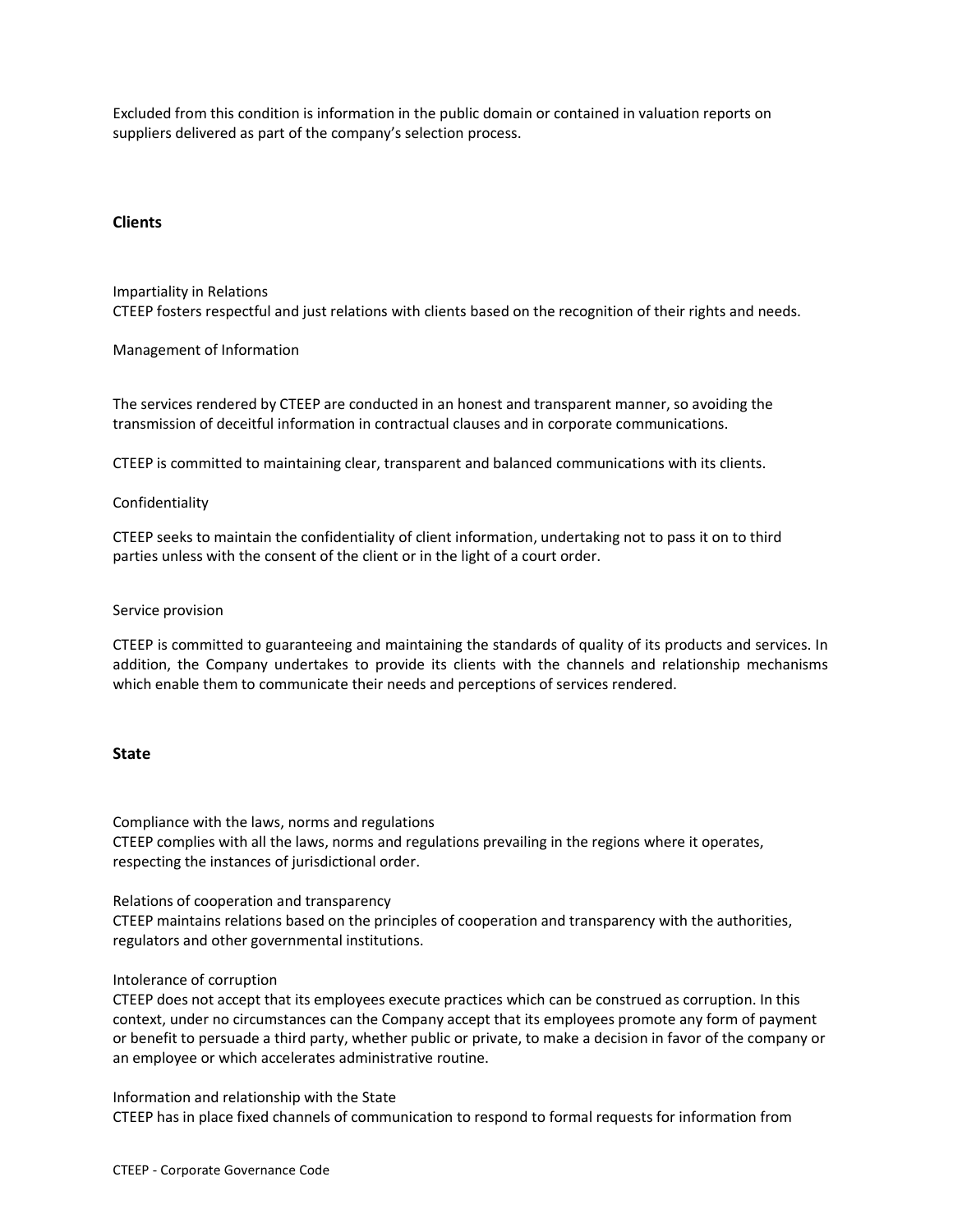local, regional or national government authorities. In addition, the Company is accountable to these institutions when appropriate.

CTEEP represents its legitimate interests and positions itself as a transparent, rigorous and coherent organization in its dealings with government authorities.

# Society

Relations based on respect and recognition

CTEEP maintains a respectful posture and an attitude of dialog with society, in particular the communities adjacent to its infrastructure, with the purpose of reaching common objectives, presenting corporate positions and avoiding possible situations of conflict and risk.

In the management of this aspect of its business, the Company identifies appropriate actions with representative groups from society which encourage dialog in specific spaces and through established channels.

Respect for Human Rights

 CTEEP executes its operations based on respect. Its operations relate to human rights recognized in the domestic legislation and global initiatives as for example the Global Compact.

CTEEP does not tolerate any one of its stakeholder groups from performing, whether directly or indirectly, practices which infringe human rights, as well as not accepting any type of payment for sponsoring illicit activities.

In no way does it tolerate child labor or any form of forced labor and is committed to making its position clear to its stakeholder groups, especially suppliers and third parties.

# Sponsorship of political organizations

CTEEP does not finance or promote political parties, or representatives or candidates of political parties. Neither does it sponsor congresses nor activities which have as their end purpose political propaganda. For this reason, employees may not use company goods or resources (information systems, internal or external meetings, among others) for these purposes.

Hence, CTEEP does not exercise any pressure directly or indirectly on political representatives, or encourage any of its employees to do so.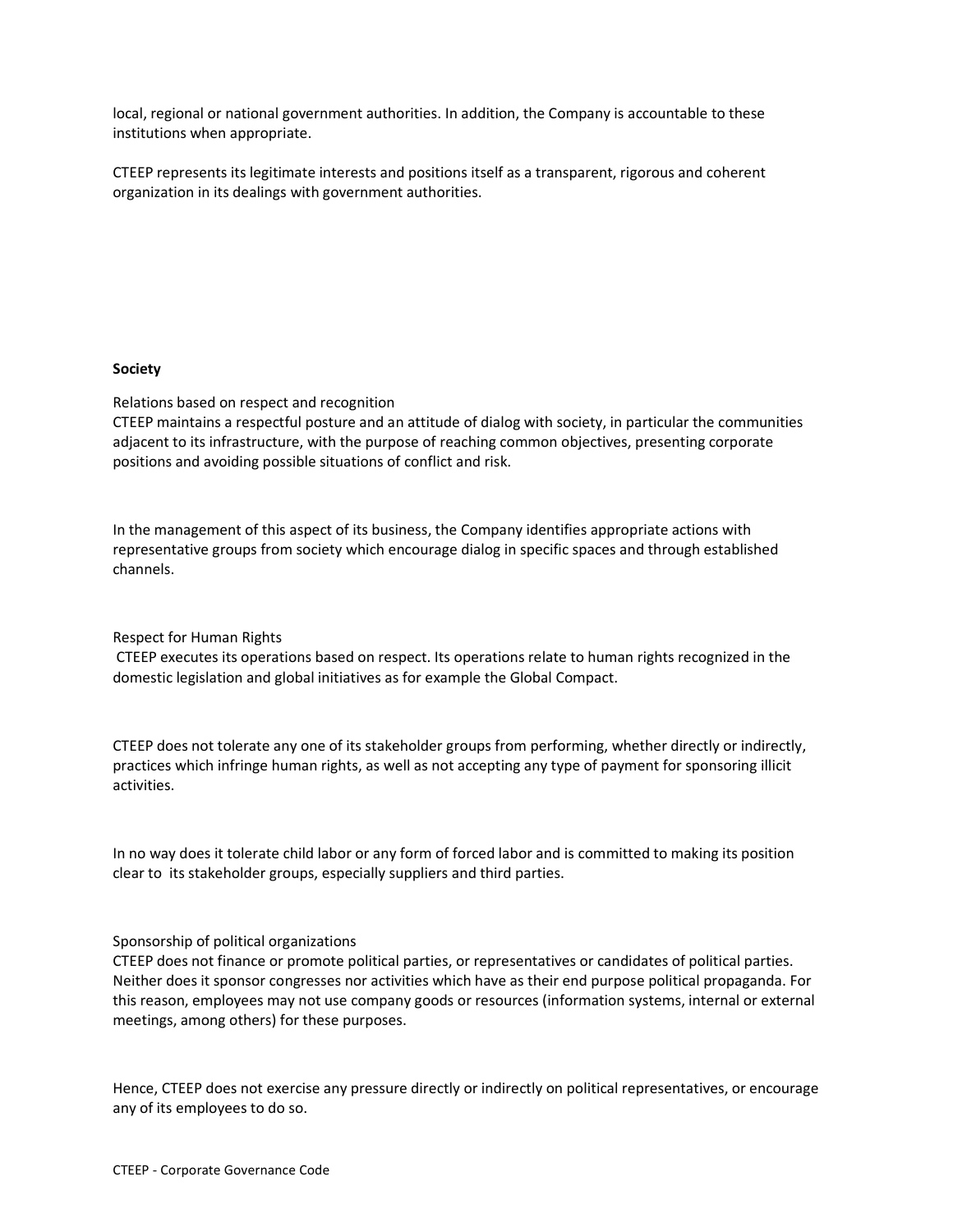In countries where active political participation is permitted, the employee may take actions of this type outside the working day in line with the foregoing restrictions.

Participation in outside events

To take part in conferences, events and other similar public activities in the name of CTEEP, the employee must have the agreement of their immediate superior who shall evaluate the relevance or otherwise of their participation.

#### Environmental care

CTEEP is committed to a corporate management style which permits the execution of its business operations as part of its commitment to sustainable development.

#### Relationship with civil society entities

The support and eventual contributions to civil society entities is conditional on compliance with local laws and conformity with corporate guidelines.

#### Relations with the competition

CTEEP maintains honest, constructive and proper relations with its competitors. This implies among other commitments:

To compete in the markets fairly without recourse to deceitful advertizing or denigrating its competitors or third parties.

Always obtain information on the competition in a legal manner.

Comply with anti-trust regulations avoiding any conduct which constitutes or may constitute a cartel, abuse or restriction of competition.

#### Code Management

Compliance with the Code of Ethics shall be monitored by the Chief Executive Officer, who may delegate this responsibility to the Ethics Committee, this committee being made up by an odd number of members, one of whom, the representative to be held accountable for the ethical management of the company.

In the event of non-compliance with the Code of Ethics, the Committee's representative for ethical management shall notify the fact to the appropriate monitoring authority, the latter taking the necessary procedures within its powers for corrective actions to be taken with respect to the case.

Duration

CTEEP's Code of Ethics was approved at the meeting of the Board of Directors held on December 17 2010 and as from this date has entered in full force and effect for all CTEEP's employees.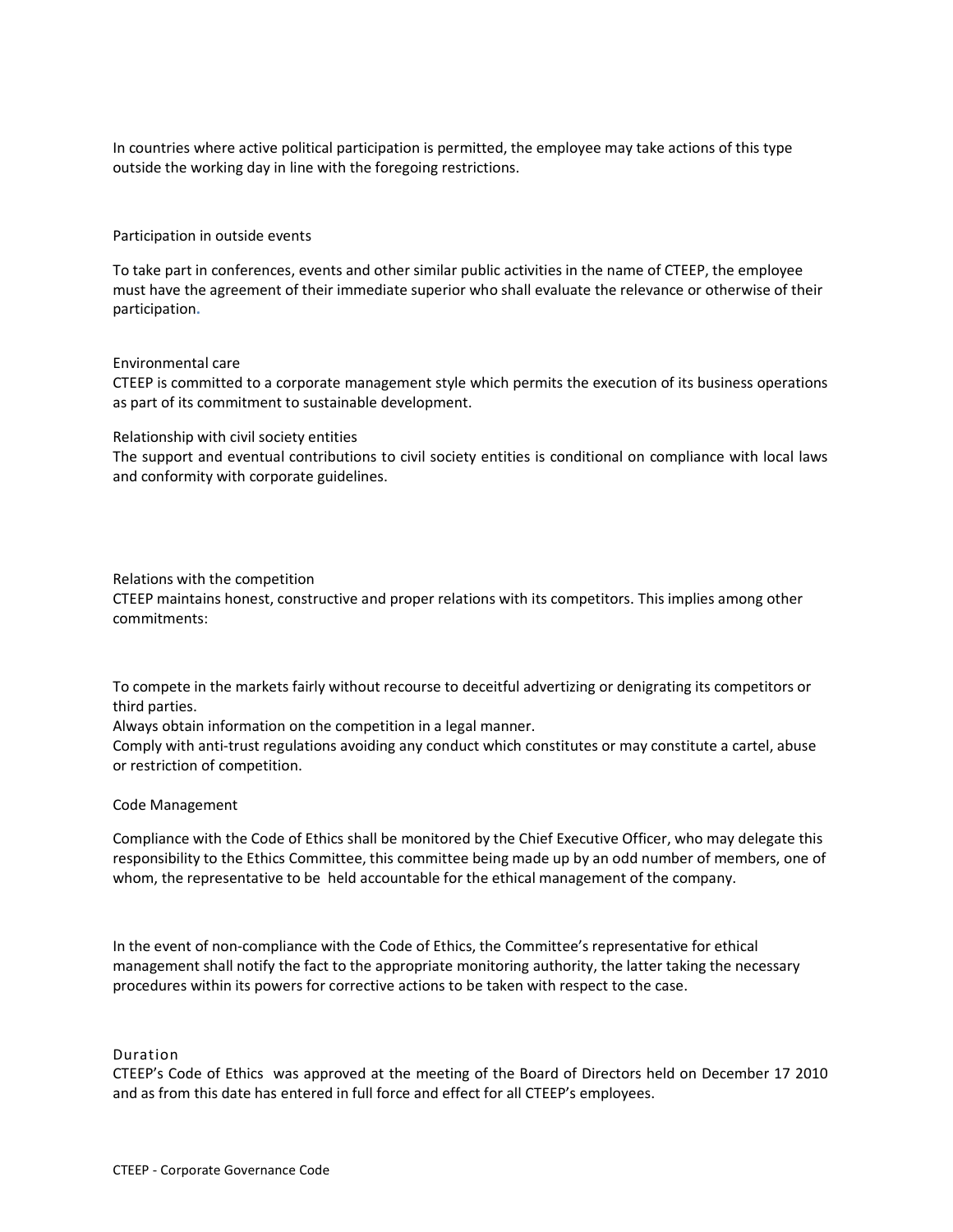The Code of Ethics shall be revised and periodically updated when necessary at the Company's discretion.

# Obligatory nature

All employees and members of the board agree to comply with the Code of Ethics. Consequently, this document applies to all directors, executive officers, employees, service providers, temporary employees, interns and apprentices, irrespective of their position in the corporate hierarchy, geographic location or post in CTEEP.

The Code of Ethics sets forth criteria and general guidelines for the conduct of CTEEP's employees, although each person is responsible for their actions or omissions.

Irrespective of position or responsibility, no one is authorized to request that an individual subject to the dictates of this Code shall violate ethical standards of conduct or infringe the provisions of this document. In turn, none of CTEEP's professionals may explain illegal, improper behavior or behavior which violates the Code of Ethics by justifying his actions on the grounds of complying with an order from a hierarchical superior or a corporate body of which he is a part.

### Application

This Code does not include all the norms or regulations that are applicable to each routine situation of the companies. For this reason its content must be considered in conjunction with the CTEEP's policies, instructions and procedures as well as its legal requirements.

However, when the situation demands a specific orientation, the professional is expected to apply ethical principles.

The implementation of the requirements under the Code of Ethics shall occur without limitation on compliance with the internal regulations and norms of CTEEP's separate entities. As further internal regulations and/or norms are published establishing more rigorous criteria than contained in this Code, the former shall prevail over the provisions of this document.

#### Ethics line

The Code of Ethics is a document which guides the activities of CTEEP's employees in relation to stakeholders and should be respected and followed by all.

In case of doubt or perception of non-compliance with this document, CTEEP provides a support channel for the Code: linhaetica@cteep.com.br.

This channel is exclusively for dealing with doubts, criticisms and complaints involving ethical behavior in CTEEP, or in other words, doubts, criticisms and complaints which imply non-compliance with the Code or lack of understanding of its content.